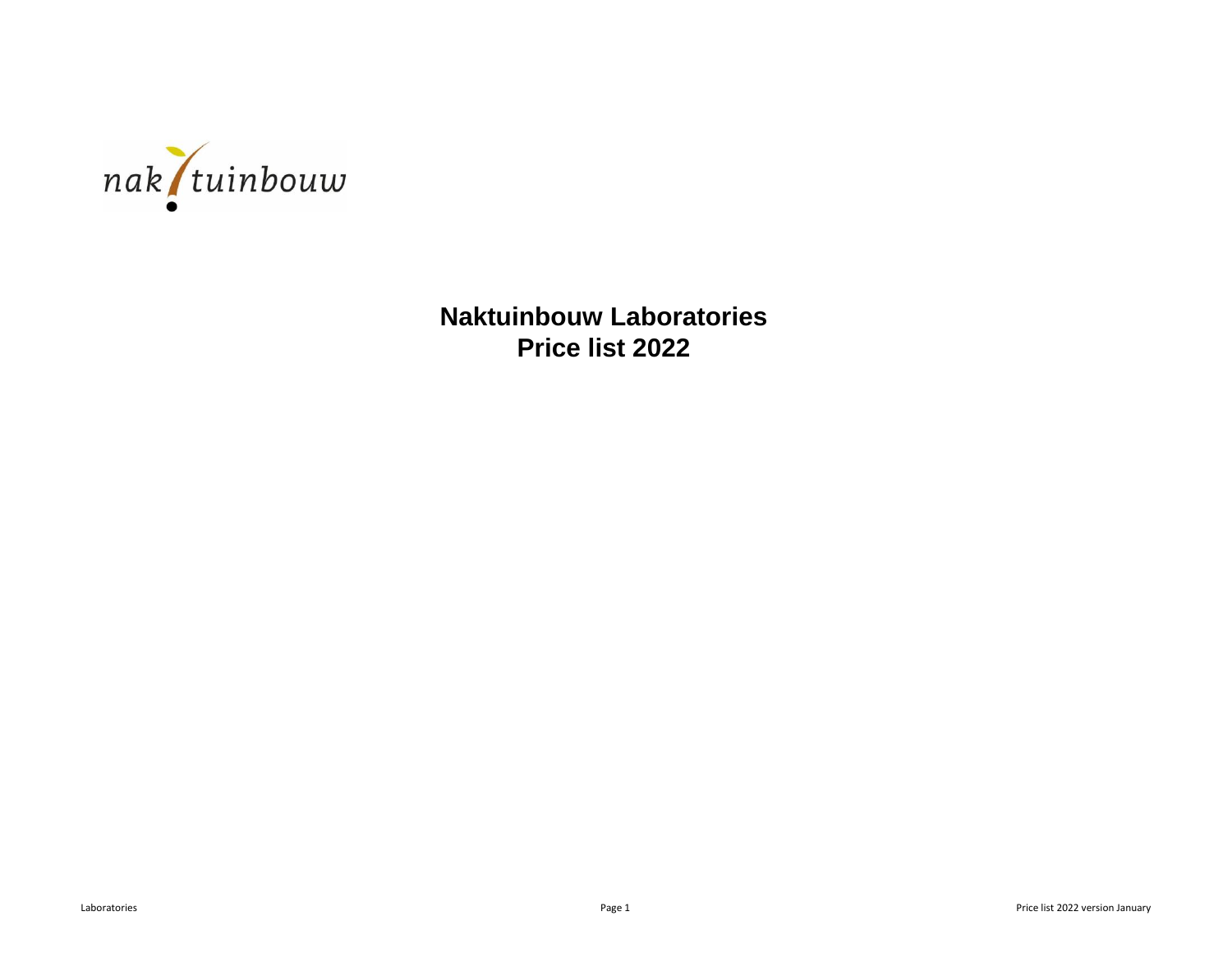## **Information about the price list and instructions**

## **Basic fee 2022**

\*

Basic fees will be calculated per assignment:

| Basic fee per assignment per crop | Regular           | € 27.10 |
|-----------------------------------|-------------------|---------|
|                                   | Via myNaktuinbouw | € 16.30 |
| Basic fee per sample              |                   | € 0.40  |

- Assignments for plant material: Samples of the same crop are jointly registered in one assignment. The basic fee will be charged once.
- Assignments for seeds and soil: Each sample is registered as a separate assignment. The basic fee is charged per sample.

## **General instructions on submitting samples**

- \* The material must be packaged in plastic and the packaging must be sealed properly. Send the sample in a sturdy box. Secure the submission form in the parcel.
- \* Liquid samples must be submitted in vapour-tight packaging.
- For shipments from outside the European Union we have a sticker available to send samples without a phytosanitary certificate. For inquiries please contact our lab administration (laboratory@naktuinbouw.com).
- Submission forms for the different types of orders can be found at our website, they can also be requested at the administration (laboratory@naktuinbouw.com).
- \* If you state on your shipment that it is URGENT and has to be given priority, the sample will be prepared and tested as soon as possible. An extra urgency fee will apply.

## **myNaktuinbouw**

Requests for seed analysis, seed health testing and nematode testing, can be submitted electronically through myNaktuinbouw. You enter the data of the sample and select the appropriate tests. Subsequently, the sample can be sent to Naktuinbouw. When results of the tests are ready, they are available at myNaktuinbouw. You will receive the certificates as you're used to.

More information can be found on www.naktuinbouw.com or feel free to contact us via: mijn@naktuinbouw.nl.

# **Additional instructions**

# **Submitting seeds**

- \* Seed tests have been developed and validated for untreated seeds. Since the reliability of health tests may be affected if seeds have been treated, submitted seed samples should preferably be untreated. This does not apply for tests where it is stated that it can be applied on treated seeds.
- \* If seeds have been disinfected, coated or pilled, please inform us accordingly for the sake of the safety of our employees and possible influence on test results.

## **Submitting plant material**

- \* Make sure your plantmaterial is at our laboratory before or on the Wednesday prior to the test week as we are closed in the weekends; material received on Friday can't be proceeded.
- \* If you have more questions about sampling, please contact our account manager (laboratory@naktuinbouw.com).

## **Submitting material for diagnostic testing**

- Pack roots and leaves in such a way that leaves cannot be polluted by soil, e.g. by wrapping the roots in a separate plastic bag and sealing it with a elastic band around the stems.
- \* Send a whole plant if possible. Leaf symptoms may be caused by root problems.
- \* If needed you can send pictures to diagnostiek@naktuinbouw.nl.

## **Submitting material to make it free from viruses**

\* Special conditions apply to the submission of material which has to be made free from viruses. You can obtain more information at Naktuinbouw Test Center in Horst (Netherlands); testcenter@naktuinbouw.com or by phone on +31 77 398 59 19.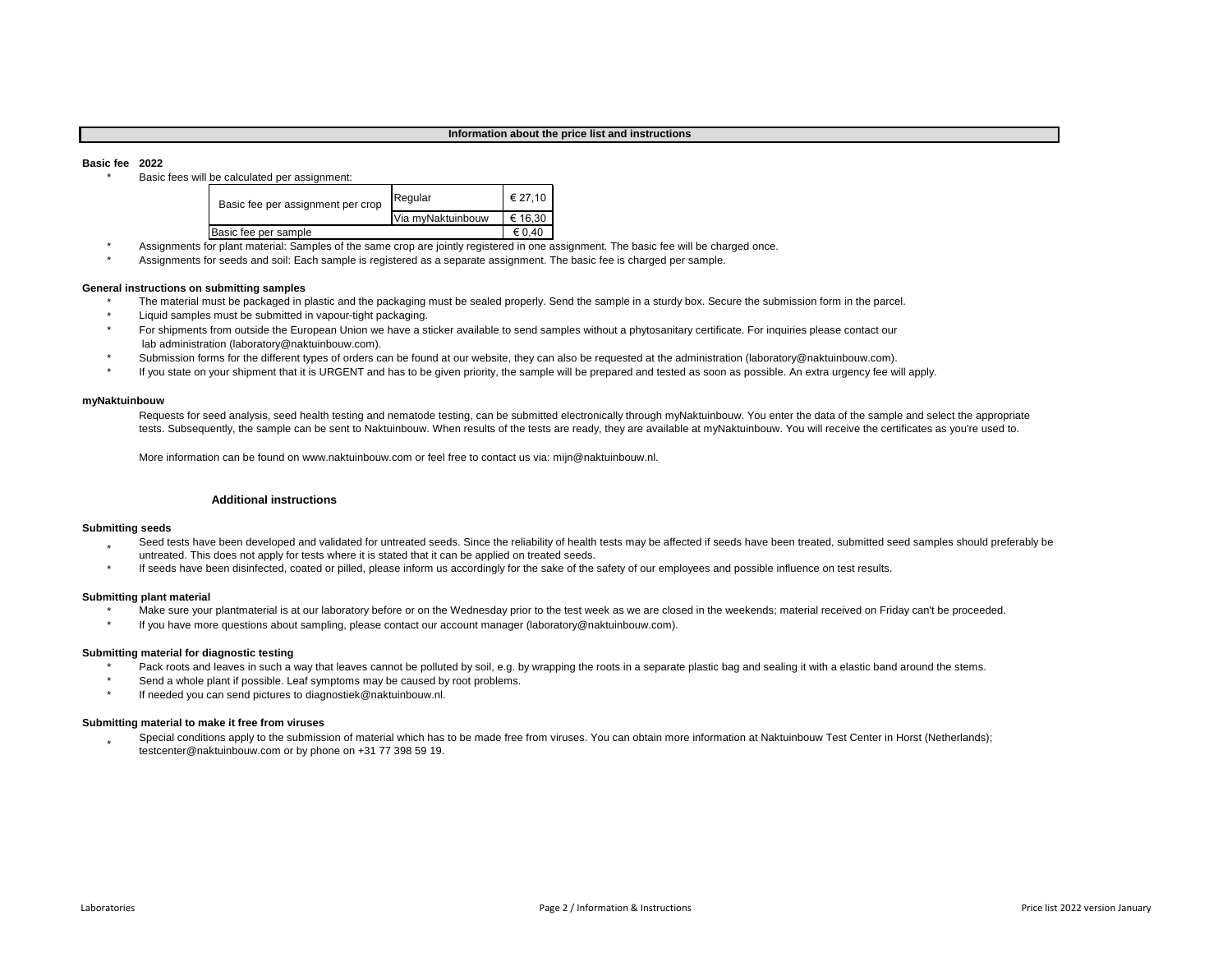# **Contact with Naktuinbouw Laboratories**

## **Contacting Naktuinbouw Laboratories**

You can contact the Laboratory Administration directly for any questions and assignments:

| Administration | +31 71 332 61 50           |
|----------------|----------------------------|
| Planning       | +31 71 332 62 40           |
| e-mail         | laboratory@naktuinbouw.com |

| Shipping address for samples      | <b>Visitors address</b>  |
|-----------------------------------|--------------------------|
| Naktuinbouw                       | Naktuinbouw              |
| attn. Administration Laboratories | Sotaweg 22               |
| P.O. Box 40                       | 2371 GD Roelofarendsveen |
| 2370 AA Roelofarendsveen          | The Netherlands          |
| The Netherlands                   |                          |

For speciific diagnostic enquiries please call +31 71 332 62 55 or e-mail diagnostiek@naktuinbouw.nl.

Tel. 1998 19 e-mail [testcenter@naktuinbouw.com](mailto:testcenter@naktuinbouw.com)  If you have any specific laboratory questions regarding diseases in fruit crops, arboricultural crops or strawberries, contact Test Center Horst:

## **Terms and conditions of delivery and disclaimer**

The General Terms and Conditions of Naktuinbouw apply to all services provided by the Naktuinbouw Laboratories (registered with the Chamber of Commerce and Industry for Rijnland in Leiden, the Netherlands, under no. 41150707). You can find on our website: www.naktuinbouw.com/terms-and-conditions.

All amounts stated are excluding VAT. Changes to rates are reserved.

If testing / diagnosis is not carried out by Naktuinbouw but, after having consulted the client,-is subcontracted to a third party, the corresponding costs will be charged to the client.

If you state on your package that it concerns an **URGENT** assignment, an urgency rate will be apply.

Diagnostic samples are always priority; an extra urgency rate will apply.

Additional testing may be required if a possible pathogen is found. Extra costs for confirmation testing will be charged.

The results of tests or assessments provided by Naktuinbouw Laboratories only relate to the actual sample tested and not to the lot concerned, unless Naktuinbouw states otherwise.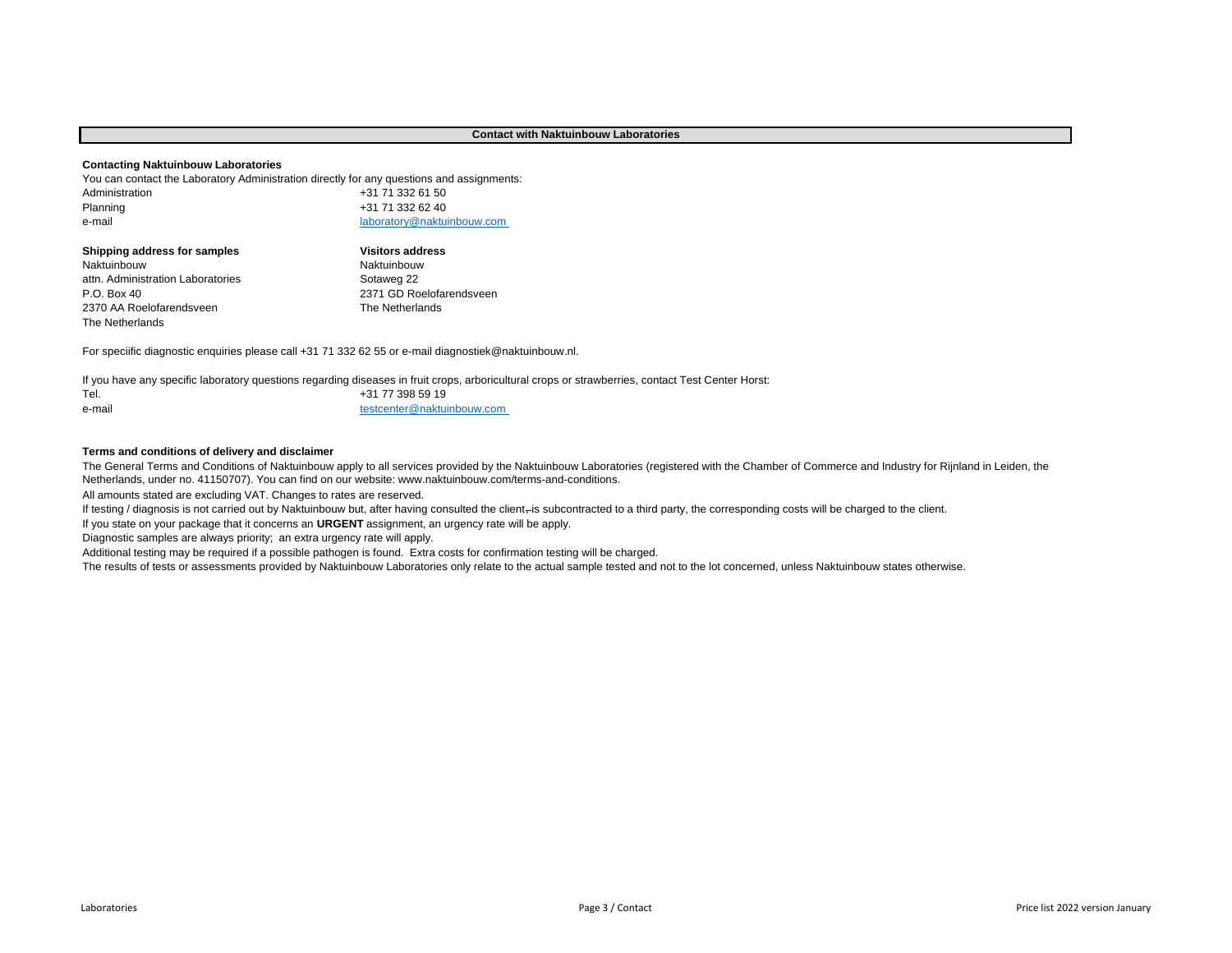## **Diagnostics**

Diagnostics brings the practice of horticulture, the diagnosticians and the researchers of Naktuinbouw Laboratories together. Annually about 250 different crops from numerous countries are studied. The wide experience makes Diagnostics a good partner for reliable diagnoses of diseases, pests and cultivation problems. Please note that our Diagnostics team only performs tests on material with symptoms.

# **Composition of the test fee**

Our Diagnostics Team works with a fixed fee. The advantage for the person submitting samples is that the costs of diagnostic testing are known in advance. Assignments are immediately processed. And savings can also be made on the handling and administrative costs, which will help keep the fees down. The fees below are including the urgency fee. Our Diagnostic Laboratory can handle virus tests for limited-scope diagnosis such as TSWV, INSV and PepMV rather quickly and the applicant can have the test result usually within one day. If necessary, found organisms can be further identified with the help of molecular techniques. We have seen that there is demand for having samples tested for certain viruses fast. This often concerns TSWV, INSV and PepMV. Naktuinbouw has the facilities to enable such limited-scope diagnoses to be carried out rapidly, so that the person submitting the sample will often get the results within one day.

## **Fees for diagnosis**

|                                              | Method                  | <b>Test rate</b> |
|----------------------------------------------|-------------------------|------------------|
| Standard diagnosis, first sample             | Depending on disease    | € 254,00         |
| Each additional sample                       |                         | € 118.00         |
| Limited diagnosis, first sample              | Visual or other limited | € 199,00         |
| Each additional sample                       | research                | € 118.00         |
| Testing for up to 5 viruses, first sample    | <b>ELISA</b>            | € 136,00         |
| Each additional sample                       |                         | € 62.50          |
| Testing for up to 10 viruses, first sample   | <b>ELISA</b>            | € 162.00         |
| Each addittional sample                      |                         | € 86.00          |
| PCR testing per sample <sup>4</sup>          | <b>PCR</b>              | € 113.00         |
| Fee per hour for additional work (if needed) |                         | € 148.00         |
| Verification test (if applicable)            |                         | € 39,40          |

|                                  | Method               | <b>Basic test</b> | Agglutination | <b>Confirmation PCR</b> |
|----------------------------------|----------------------|-------------------|---------------|-------------------------|
| Erwinia amvlovora                | Culture              | € 176.00          | € 49.40       | € 65.50                 |
| Phytophthora fragariae           | Visual determination | € 157.00          |               |                         |
| Xanthomonas arboricola pv. pruni | Culture              | € 192.00          |               | € 111.00                |
| Xanthomonas fragariae            | Culture              | € 145.00          |               | € 111.00                |

\* The fee for any succeeding additional sample only applies to samples of the same assignment and same crop.

If an assignment is clearly so extensive that additional costs must be incurred it cannot possibly be done for these fees, we will contact you in advance.

Extra costs for additional services provided, such as sampling or transport, will be charged invoiced.

 $4$  An extra PCR test is carried out when final identification of a pathogen is needed.

\* \*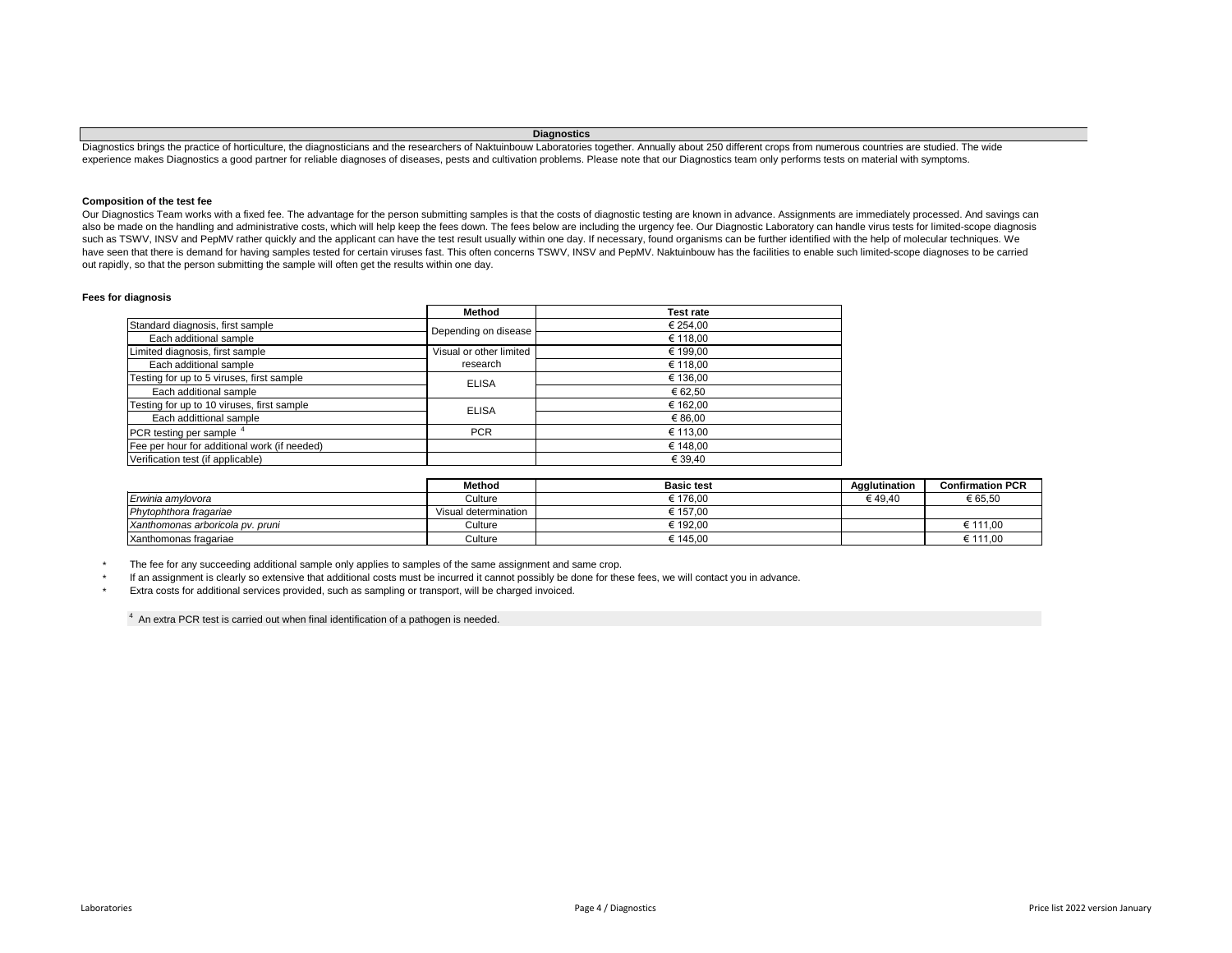## **Testing for Nematodes**

Nematodes can seriously harm crops. Preventative testing of the soil, seeds and plant material can prevent this. Naktuinbouw offers testing for various plant-parasitic nematodes which may harm your crops. For example, the presence of Xiphinema and Longidorus species in soil may be demonstrated as part of the Elite certification procedure for strawberries.

Onion sets, or seed, can only be marketed if accompanied by a statement that the onion sets or the seed in question are free from stem nematode (Ditylenchus dipsaci). Other crops also require a statement that they are free from nematode when exported to certain destinations. Naktuinbouw can help you with this. If you would like further information, please contact the Laboratories Administration Team.

## **Test fee**

All fees are excluding sampling. The customar has to take care of sampling or you can ask Naktuinbouw to do this for you. You can contact Naktuinbouw Inspections Department to take samples for certification purposes.

#### **Lead time**

The mentioned test time is the time between start of the test till sending of the certificate. The waiting time till start of the test will be maximal 3 weeks. In exceptional cases (e.g. large demand of tests) it might deviate.

| Standard tests on soil                                               | Method              | Test time (davs) | Sample size  | <b>Test code</b> | Test rate |
|----------------------------------------------------------------------|---------------------|------------------|--------------|------------------|-----------|
| Xiphinema spp./Longidorus spp.                                       | Extraction method I |                  | 200 ml       | <b>NEMA XL</b>   | € 51,50   |
| Standard test for one plant parasitic nematode 4                     | Extraction method   |                  | 200 ml       | NEMA 1 GR        | €78.50    |
| Standard test for all present plant parasitic nematodes <sup>2</sup> | Extraction method I |                  | 200 ml       | NEMA XL+VL       | € 138.00  |
| Determination Radopholus spp. substrate                              | Extraction method   |                  | 200 - 300 ml | NEMA RADO GR     | \$65,00   |
| Ditylenchus spp.                                                     | Extraction method   |                  | 1500 ml      | NEMA 1 GR        | \$78,50   |

## **Standard tests on plantmaterial / water**

| Standard test for one plant parasitic nematode 1                     | Extraction method   | min. 25 gram | <b>NEMA DITY</b> | €43.40  |
|----------------------------------------------------------------------|---------------------|--------------|------------------|---------|
| Standard test for all plant parasitic nematodes present <sup>4</sup> | Extraction method   | min. 25 gram | NEMA RADO        | € 65,00 |
| Determination <i>Ditvlenchus</i> spp. in consumption onions          | Extraction method I | 60 pce       | NEMA 1 PL        | €43.40  |
| Determination Radopholus spp. in root material                       | Extraction method I | 10 grams     | <b>NEMA PL</b>   | 103.00  |

## **Standard tests on seed**

| .                         |                        |                                                      |                            |       |
|---------------------------|------------------------|------------------------------------------------------|----------------------------|-------|
| <b>Ditvlenchus</b><br>spp | ı method<br>exiraciion | 30,000<br>) seeds (max 500g).                        | $---$<br><b>NEMA</b><br>ັ  | 43.40 |
| Aphelenchoides spp.       | Extraction method      | 30.00 <sup>c</sup><br>$- - -$<br>) seeds (max 500ɑ). | $\sim$ $ -$<br><b>NEMA</b> | 43.40 |

| Other                                                                                                           | Rate |
|-----------------------------------------------------------------------------------------------------------------|------|
| Fee per hour for extra research (if needed)                                                                     |      |
| Surcharge urgency fee                                                                                           |      |
| Extra fee for incubation (this will take two additional weeks)                                                  |      |
| In case sampling is carried out by Naktuinbouw, sampling costs will be charged by the Department of Inspections |      |

 $2$ , Naktuinbouw Labaratories can determine the genus for the following nematodes.

| • Paratrichodorus spp.* |  |  |
|-------------------------|--|--|
|-------------------------|--|--|

• *Pratylenchus* spp.\* • *Radopholus* spp.\*

- - *Rotylenchus* spp. • *Trichodorus* spp.\*
- *Longidorus* spp. • *Meloidogyne* spp.\*

• *Aphelenchoides* spp.\* • *Ditylenchus* spp.\* • *Helicotylenchus* spp.\* • *Hemicycliophora* spp.

• *Paratylenchus* spp.\*

• *Tylenchorhynchus* spp.

# • *Xiphinema* spp.

\* Mentioned nematodes can be determined to species.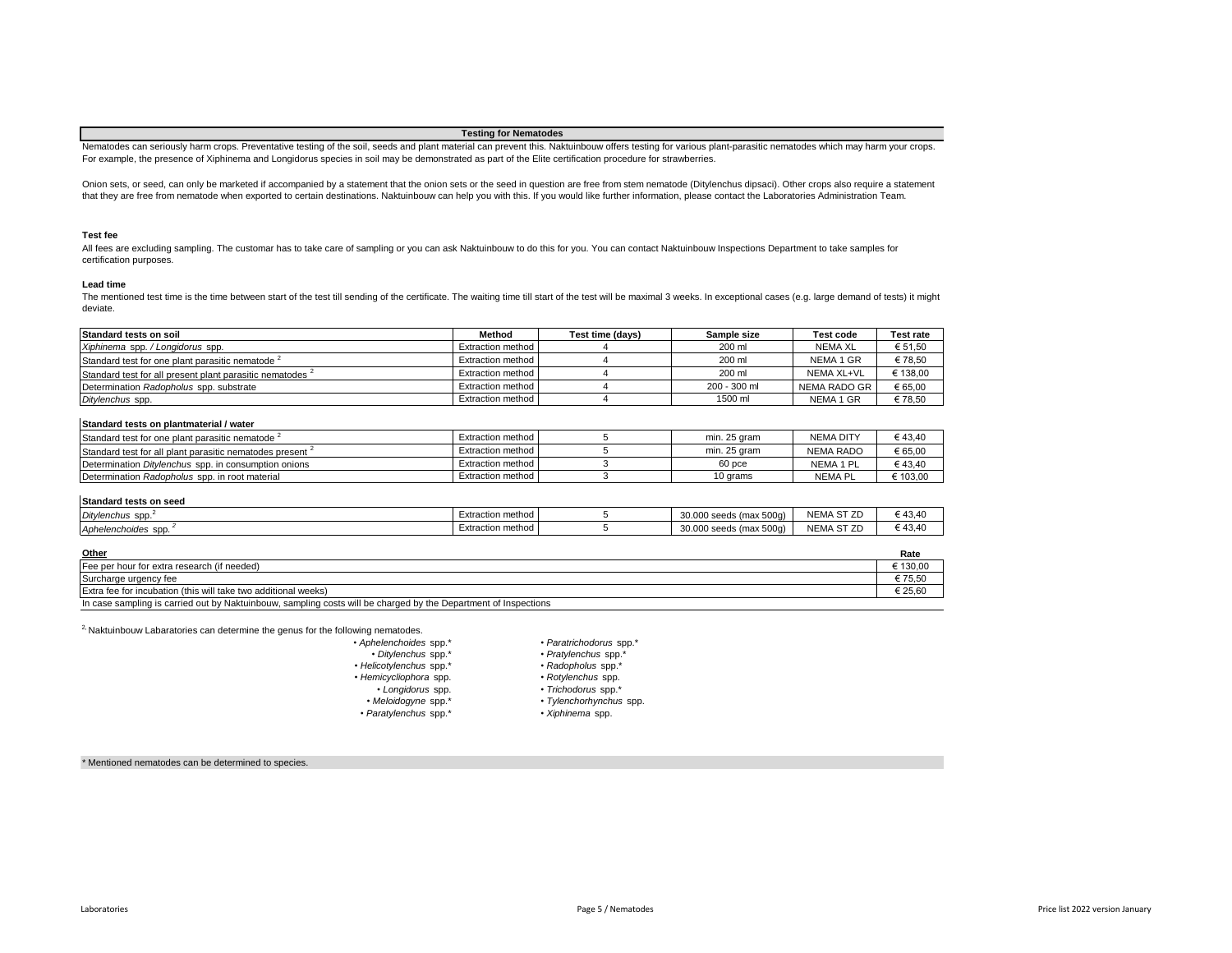## **Health Testing of Floriculture and Arboricultural Crops**

## **Virus test methodes**

A quick test is available for some about 70 viruses in floricultural and arboricultural crops: the ELISA. This technique can be used routinely and gives quick results. produces results fast. ELISA is a robust technique with reliable results and a relatively low cost price compared to other techniques. Testing with indicator plants or PCR is also possible. These tests are only carried out on leaf material. Tissue culture plants show a reduced sensitivity in the ELISA.

## **Lead time**

The mentioned test time is the time between start of the test till sending of the certificate. The waiting time till start of the test will be maximal 2 weeks. In exceptional cases (e.g. large demand of tests) it might deviate.

## **Fees for ELISA tests**

You can test for the viruses below. If a virus has a changed name, the old name is stated behind in brackets <sup>5</sup>

AICV (LSV), AIMV, AIMV, AMV, AnFBV (AFMoV), ArMV, BBWV, BWYV, CarMV, CbMV, CERV, CLV, CMV, CNFV, CRSV, CSNV, CVB, CVMV, CymMV, EMDV, ErLV, HdRSV, HVX, INSV, IYSV, KLV, KMV, ORSV, OYDV, PEBV, PepMV, PFBV, PLPV, PMMoV, PnMV, PNRSV, Potyvirus <sup>6</sup>, PVX, PVY, PZSV, RMV, ScrMV, SFBV, SLRSV, SLV, SYNV, TAV, TBRV, TBSV, TMGMV, TMV-WU1, TNV1, TNV2, ToMV-DO3, ToRSV, TRSV, TRV, TSV, TSWV, TYMV

| Test time ELISA tests:<br>Waiting time ELISA tests:<br>Fee per ELISA determination: | 4 davs<br>πιαλίπιαι Ζ weens. In exceptional cases<br>for a former dependent of the stability and size<br>$\epsilon$ 2.70 |
|-------------------------------------------------------------------------------------|--------------------------------------------------------------------------------------------------------------------------|
| Sample size:                                                                        | 1-2 leaves/cuttings, in total ca. 4 cm <sup>2</sup>                                                                      |

5 Some virus tests can also detect other viruses in ELISA:

| Virus test  | Also detects        |
|-------------|---------------------|
| <b>RMV</b>  | <b>TVCV. YoMV</b>   |
| ScrMV       | NeRNV               |
| <b>TBSV</b> | <b>PLCV. PetAMV</b> |
| <b>TYMV</b> | <b>WWVV</b>         |

<sup>6</sup> If you provide material for testing on poty virus, please send double the amount of material as this is required to process the specimen.

# **Other tests**

# **Virus ,viroids and phytoplasm tests**

Plant material can be tested for the presence of viruses, viroids or phytoplasms, using the latest new molecular techniques.

## **Fungal tests**

Fungal tests Testing for fungi is are usually done by a plating method, combined with identification by microscope. New DNA techniques are used for sensitive detection of e.g. *Fusarium* species in begonia. Fungal tests Testing for fungi can also be done on soil samples, e.g. for *Verticillium dahliae* and *Fusarium oxysporum* spp.

## **Bacterial**

Seed and plant material can be tested for the presence of bacterial diseases. Some of the methods used are: plating on semi selective media, pathogenicity tests, immunofluorescence (IF) and PCR.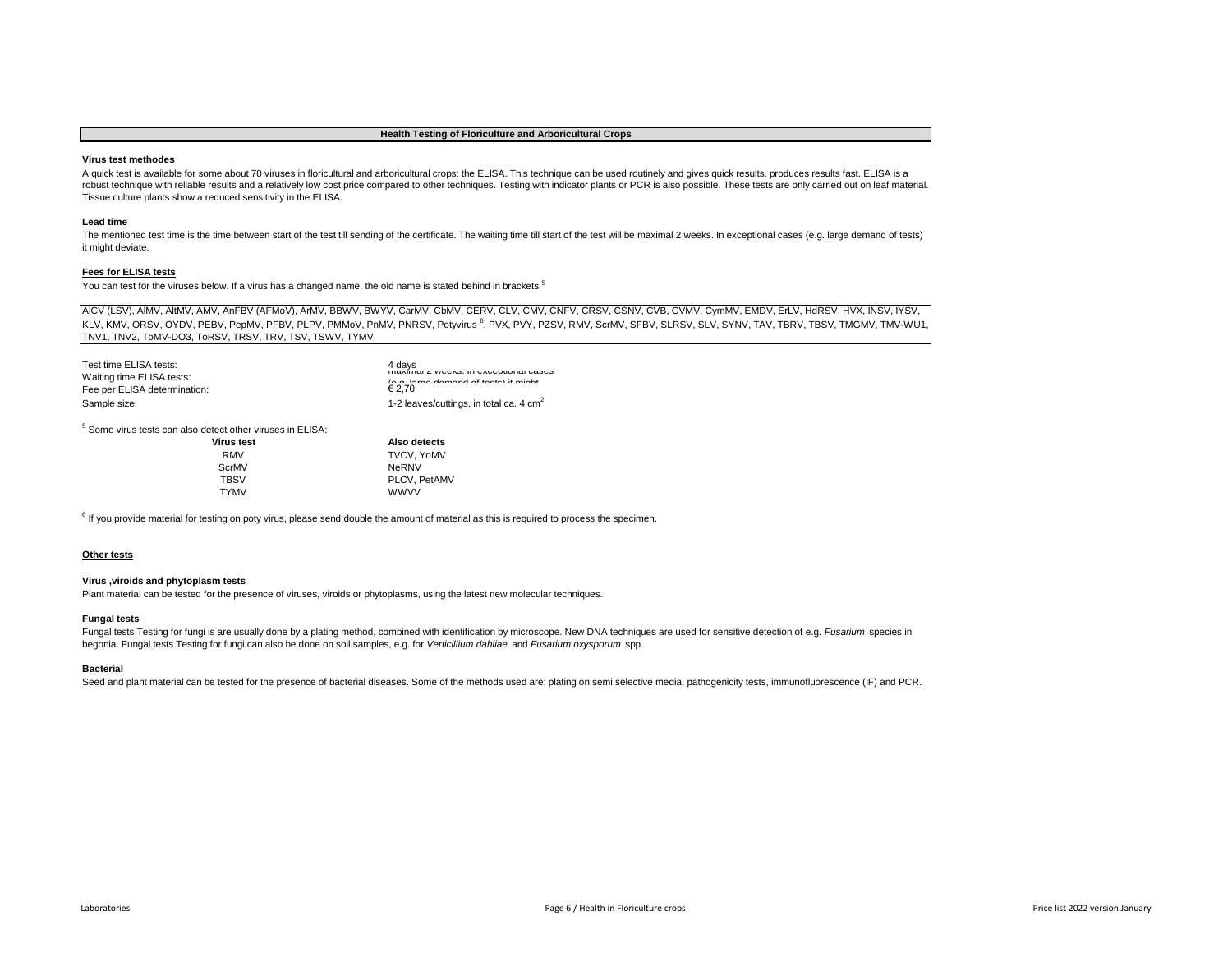| Viruses. Viroids and Phytoplasma                                   | Method                               | <b>Test time</b><br>(days) | Sample size                                   | <b>Test code</b>       | <b>Test rate</b> |
|--------------------------------------------------------------------|--------------------------------------|----------------------------|-----------------------------------------------|------------------------|------------------|
| Alfalfa mosaic virus (AMV)                                         | <b>PCR</b>                           | $\overline{4}$             | Max. 25 bladeren                              | AMVQ                   | €47,70           |
| Apple chlorotic leaf spot virus (ACLSV)                            | <b>PCR</b>                           | $\overline{4}$             | Max. 10 stem parts or 25<br>leaves            | <b>ACLSVQ</b>          | €47,70           |
| Apple mosaic virus (ApMV)                                          | <b>PCR</b>                           | $\overline{4}$             | Max. 10 stem parts or 25<br>leaves            | APMVQ                  | €47.70           |
| Apple viruses (ApMV ACLSV ASGV ASPV)                               | <b>PCR</b>                           | $\overline{\mathbf{4}}$    | Max. 10 stem parts or 25<br>leaves            | <b>COMBI APPEL PCR</b> | € 58,50          |
| Arabis mosaic virus (ArMV)                                         | <b>PCR</b>                           | $\overline{4}$             | Max. 25 leaves                                | ARMVQ                  | €47.70           |
| Bacopa chlorosis virus (BaCV)                                      | <b>PCR</b>                           | $\overline{4}$             | Max. 25 leaves                                | <b>BACVQ</b>           | €47,70           |
| Broad bean wilt virus (BBWV1,2)                                    | <b>PCR</b>                           | $\overline{4}$             | Max. 25 leaves                                | <b>BBWVQ</b>           | €47,70           |
| Cherry leaf roll virus (CLRV)                                      | <b>PCR</b>                           | $\overline{4}$             | Max. 25 leaves                                | <b>CLRVQ</b>           | €47,70           |
| Chrysanthemum chlorotic mottle viroid (CChMVd)                     | <b>PCR</b>                           | $\overline{4}$             | Max. 25 leaves                                | <b>CCHMVDP</b>         | €47.70           |
| Chrysanthemum stunt viroid (CSVd)                                  | <b>PCR</b>                           | $\overline{4}$             | Max. 25 leaves                                | <b>CSVDP</b>           | €47.70           |
| CSVd and CChMVd                                                    | <b>PCR</b>                           | $\overline{4}$             | Max. 25 leaves                                | COMBICSVDCCHMVD        | €47.70           |
| CSVd and CChMVd                                                    | <b>PCR</b>                           | $\overline{4}$             | Max. 25 leaves                                | COMBICSVDCCHMVD        | €47,70           |
| Cucumber mosaic virus (CMV)                                        | <b>PCR</b>                           | $\overline{4}$             | Max. 25 leaves                                | <b>CMVQ</b>            | €47,70           |
| CvmMV and ORSV                                                     | <b>PCR</b>                           | $\overline{4}$             | Max. 25 leaves                                | <b>COMBICOQ</b>        | €47,70           |
| Orchid fleck virus (OFV)                                           | <b>PCR</b>                           | $\overline{4}$             | Max. 25 leaves                                | OFVP                   | €47.70           |
| CymMV, ORSV and OFV                                                | <b>PCR</b>                           | $\overline{4}$             | Max. 25 leaves                                | <b>COMBICOOQ</b>       | € 58,50          |
| CymMV, ORSV, OFV and ToRSV                                         | <b>PCR</b>                           | $\overline{4}$             | Max. 25 leaves                                | <b>COMBICOOTQ</b>      | € 69,50          |
| Dahlia mosaic virus species complex (DMV / DCMV)                   | <b>PCR</b>                           | $\overline{4}$             | Max. 25 leaves                                | <b>DMVQ</b>            | €47,70           |
| FreMV, FreSV, BYMV and FreV1                                       | <b>PCR</b>                           | $\overline{4}$             | Max. 50 leaves                                | <b>COMBIFFBFQ</b>      | €47,70           |
|                                                                    |                                      |                            | Max. 75 - 150 leaves                          | COMBIFFBFQ000          | € 143,00         |
| Hosta virus X (HVX)                                                | <b>PCR</b>                           | $\overline{4}$             | Max. 25 bladeren                              | <b>HVXQ</b>            | €47,70           |
| Necrotische-kringvlekkenvirus (PNRSV)                              | <b>PCR</b>                           | $\overline{4}$             | Max. 25 leaves                                | <b>PNRSVQ</b>          | €47,70           |
| Nerine virus X (NVX)                                               | <b>PCR</b>                           | $\overline{4}$             | Max. 25 bladeren                              | <b>NVXQ</b>            | €47,70           |
| Plum pox virus (PPV)                                               | <b>PCR</b>                           | $\overline{4}$             | stem material                                 | PPVP                   | €47.70           |
| Prune dwarf virus (PDV)                                            | <b>PCR</b>                           | $\overline{4}$             | Max. 25 leaves                                | PDVQ                   | €47,70           |
| Prunus necrotic ringspot virus (PNRSV) and Prune dwarf virus (PDV) | <b>PCR</b>                           | $\overline{4}$             | Max. 25 leaves                                | <b>COMBIPPQ</b>        | €47,70           |
| PDV, PNRSV and PPV                                                 | <b>PCR</b>                           | $\overline{4}$             | Max. 25 leaves                                | <b>COMBIPPPQ</b>       | € 58.50          |
| Raspberry ringspot virus (RpRSV)                                   | <b>PCR</b>                           | $\overline{4}$             | Max. 25 leaves                                | <b>RPRSVQ</b>          | €47.70           |
| Tobacco rattle virus (TRV)                                         | <b>PCR</b>                           | $\overline{4}$             | Max. 25 leaves                                | <b>TRVO</b>            | €47.70           |
| TRV and CMV                                                        | <b>PCR</b>                           | $\overline{4}$             | Max. 25 leaves                                | <b>COMBICTQ</b>        | € 58,50          |
| Tobacco streak virus (TSV)                                         | <b>PCR</b>                           | $\overline{4}$             | Max. 25 leaves                                | <b>TSVQ</b>            | €47,70           |
| Tobacco ringspot virus (TRSV)                                      | <b>PCR</b>                           | $\overline{4}$             | Max. 25 leaves                                | <b>TRSVQ</b>           | €47,70           |
| Tomato ringspot virus (ToRSV)                                      | <b>PCR</b>                           | $\overline{4}$             | Max. 25 leaves                                | <b>TORSVQ</b>          | €47.70           |
| <b>TRSV and ToRSV</b>                                              | <b>PCR</b>                           | $\overline{4}$             | Max. 25 leaves                                | <b>COMBITTQ</b>        | € 58,50          |
| Tomato black ring virus (TBRV)                                     | <b>PCR</b>                           | $\overline{4}$             | Max. 25 leaves                                | <b>TBRVQ</b>           | €47,70           |
| Verbena latent virus (VeLV)                                        | <b>PCR</b>                           | $\overline{4}$             | Max. 25 leaves                                | VELVQ                  | €47,70           |
|                                                                    |                                      |                            |                                               |                        |                  |
| PSTVd. TCDVd. TPMVd                                                | <b>PCR</b>                           | $\overline{4}$             | Max. 25 leaves                                | <b>PSTVD</b>           | €47.70           |
| Pospiviroids (CEVd, CLVd, CSVd, IrVd1, PCFVd, PolVd, PSTVd,        | <b>PCR</b>                           |                            | Max. 25 leaves                                | <b>POSPIP</b>          | € 62,00          |
| TASVd, TCDVd, TPMVd)                                               |                                      | $\overline{4}$             | Max. 200 leaves                               | <b>POSPIQSCR</b>       | € 85,50          |
| Phytoplasma, for material without symptoms                         | PCR, incl. possible confirmation PCR | $\overline{4}$             | Max. 5 stem parts, root parts<br>or leaf vein | FYTOQ000               | €47,70           |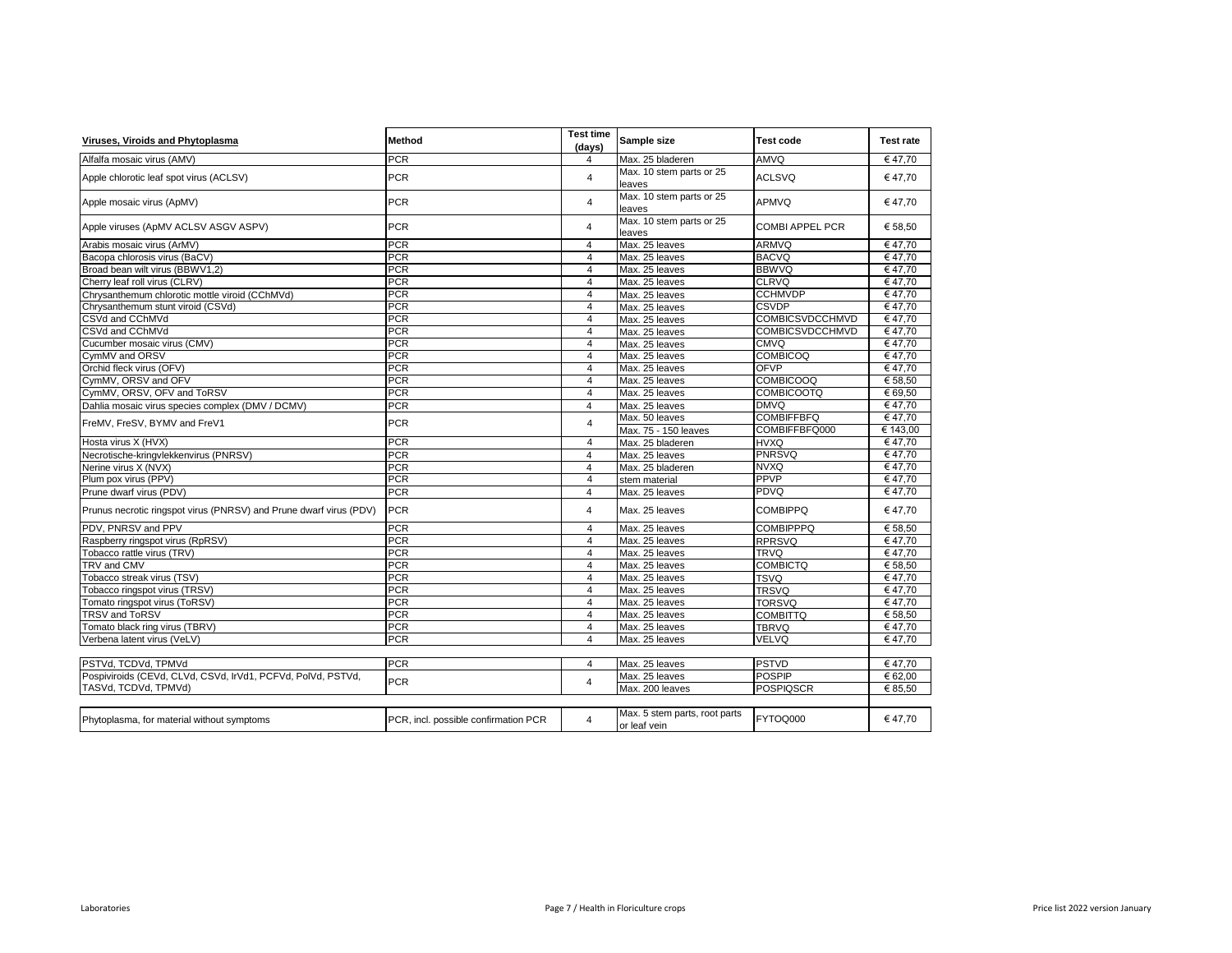| Fungi                                           | <b>Method</b>                                              | <b>Test time</b><br>(days) | Sample size          | <b>Test code</b> | <b>Test rate</b> |
|-------------------------------------------------|------------------------------------------------------------|----------------------------|----------------------|------------------|------------------|
| Colletotrichum spp.                             | Culture method, incl. possible<br>microscopic confirmation | q                          | 200 seeds            | CSF002           | € 107.00         |
| Fusarium foetens, for material without symptoms | Culture method, incl. possible<br>confirmation PCR         | 12                         | Max. 5 stem parts    | FFA000           | € 88.00          |
| Fusarium oxysporum                              | Culture method, incl. possible<br>microscopic confirmation | 10                         | Max. 6 stem parts    | FOA000           | € 62.50          |
| Phytophthora ramorum                            | <b>PCR</b>                                                 |                            | Max. 20 leaves       | <b>PRQ000</b>    | €47.70           |
| Phytophthora ramorum and P. kernoviae           | <b>PCR</b>                                                 |                            | Max. 20 leaves       | COMBIPRKQ000     | € 58.50          |
| Phytophthora rubi                               | <b>PCR</b>                                                 |                            | Max. 150 gram roots  | PRUQ000          | € 71.50          |
| Phytophtohora fragariae                         | <b>PCR</b>                                                 |                            | Max. 150 gram roots  | PFQ000           | € 71.50          |
| Verticillium dahliae                            | Culture method                                             | 25                         | $2 - 2.5$ litre soil | VDAHLA000        | € 130,00         |

| Bacteria |  |
|----------|--|
|          |  |
|          |  |

| Agrobacterium tumefaciens                           | Culture method, incl. possible<br>confirmation PCR                   |                | 0,5 liter water            | <b>ATUMP</b>    | € 107.00 |
|-----------------------------------------------------|----------------------------------------------------------------------|----------------|----------------------------|-----------------|----------|
|                                                     | <b>PCR</b>                                                           | 4              | Max. 5 stem parts          | <b>ATUMQ</b>    | €47,70   |
| Rhodococcus fascians                                | <b>PCR</b>                                                           | 4              | Max. 10 stem parts         | <b>RFASQ</b>    | €47,70   |
| A. tumefaciens and R. facians                       | <b>PCR</b>                                                           | 4              | Max. 5 stem parts          | <b>COMBIAFQ</b> | € 58,50  |
|                                                     |                                                                      |                |                            |                 |          |
| Erwinia chrysanthemi                                | Culture method, incl. possible<br>confirmation PCR                   | 8              | Max. 5 stem parts          | <b>ERCHRI</b>   | € 59,50  |
| Erwinia amylovora (latent)                          | Culture method, incl. possible<br>confirmation PCR and agglutination | 11             | 100 twigs                  | ERAMYS000       | € 104,00 |
|                                                     | Culture method, incl. possible<br>confirmation PCR                   | 12             | Max. 5 stem parts          | <b>RSOLA</b>    | € 51,00  |
| Ralstonia solanacearum                              |                                                                      |                | 0.5 liter water            | <b>RSOLA</b>    | € 51,00  |
|                                                     |                                                                      |                | Max. 200 stem parts        | <b>RSOLA</b>    | € 51,00  |
| Ralstonia solanacearum confirmation by NPPO         | External                                                             |                |                            |                 | € 218,00 |
|                                                     | <b>PCR</b>                                                           | $\overline{4}$ | Max. 2 leaves              | <b>XABEGQ</b>   | € 47,70  |
| Xanthomonas axonopodis pv. begoniae                 |                                                                      |                | Max. 20 leaves             | XABEGQ000       | € 71,50  |
| Xanthomonas axonopodis pv. dieffenbachiae Anthurium | <b>PCR</b>                                                           | 4              | Max. 5 leaves+leaf stems   | <b>XADIEQ</b>   | €47,70   |
|                                                     | <b>PCR</b>                                                           | 4              | Max. 25 leaves+leaf stems  | XADIEQ000       | € 71,50  |
| Xanthomonas campestris pv. lobeliae                 | IF, incl. possible confirmation PCR                                  | 9              | Max. 5 stem parts          | <b>XCLOBI</b>   | € 59,50  |
| Xanthomonas hortorum pv. pelargonii                 | IF, incl. possible confirmation PCR                                  | 8              | Max. 5 stem parts          | <b>XHPELI</b>   | €46,60   |
| Xylella fastidiosa                                  | <b>PCR</b>                                                           | 4              | 100 to 200 leaves or twigs | XYLEFAQ000      | € 180,00 |
| Xylella fastidiosa confirmation by NPPO             | External                                                             |                |                            |                 | € 218,00 |

| Other                                                                           | Rate               |
|---------------------------------------------------------------------------------|--------------------|
| (if needed)<br>Fee per hour for extra research                                  | 10000<br>136.UU    |
| Urgency fee                                                                     | $- - - -$<br>78.5L |
| Samples tested by Netherlands Food and L<br>، Consumer Product Safety Authority | 218.00             |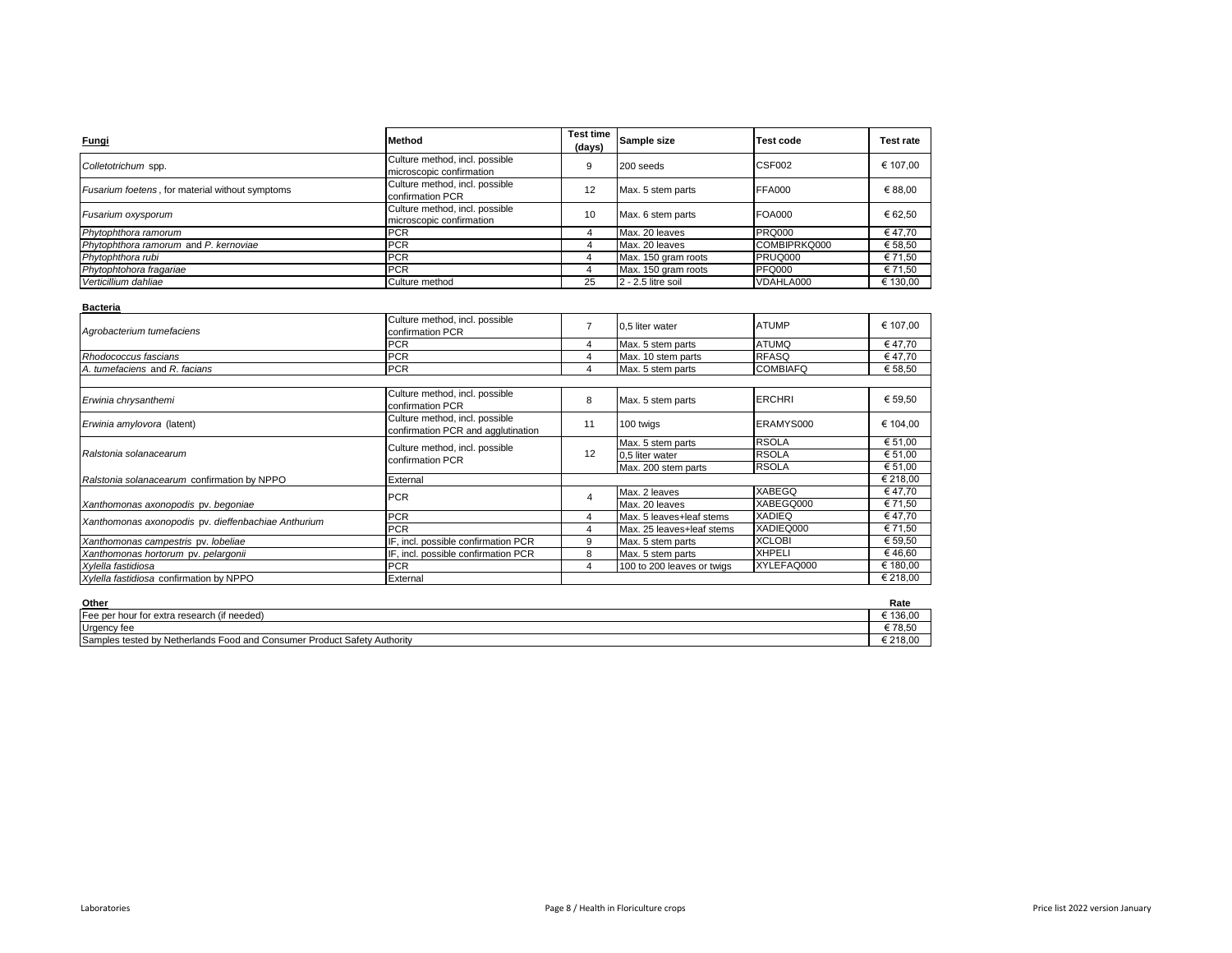# **Health Testing of Vegetable Crops**

# **Testing for bacteria and phytoplasms**

Seed and plant material can be tested for the presence of bacterial diseases and phytoplasms. Methods that are used are e.g., plating, pathogenicity tests and PCR.

# **Testing for fungi**

Testing for fungi is usually done by a plating method, combined with identification by microscope. New DNA techniques are used for sensitive detection of e.g. Fusarium species. Testing for fungi can also be done

# **Virus tests and viroids**

Plant material and/or seed can be tested for the presence of viruses or viroids, using molecular techniques or ELISA.

# **Lead time**

The mentioned test time is the time between start of the test till sending of the certificate. The waiting time till start of the test will be maximal 3 weeks. In exceptional cases (e.g. large demand of tests) it might deviate.

| <b>Tests Crop / Pathogen</b>          | Method                                                                          | <b>Test time</b><br>(days) | Sample size           | Test code | <b>Test rate</b> |  |  |  |
|---------------------------------------|---------------------------------------------------------------------------------|----------------------------|-----------------------|-----------|------------------|--|--|--|
| Asparagus                             |                                                                                 |                            |                       |           |                  |  |  |  |
| Pathogene Fusarium spp. for asparagus | Culture method, incl. possible microscopic<br>confirmation and pathogenicy test | 40                         | 300 seeds             | FOAA003   | € 359,00         |  |  |  |
|                                       | Bio-assay                                                                       | 50                         | 2.5 - 5 liter soil    | FOAB000   | € 146,00         |  |  |  |
|                                       |                                                                                 |                            |                       |           |                  |  |  |  |
| Asparagus virus 1 (AV1)               | <b>ELISA</b>                                                                    |                            | $10 \times 10$ leaves | AV1E000   | € 27,10          |  |  |  |

| Vertillium dahliae                                                       | Culture method | 14             | 200 seeds               | <b>VDA002</b>    | € 123,00   |
|--------------------------------------------------------------------------|----------------|----------------|-------------------------|------------------|------------|
|                                                                          |                |                |                         |                  |            |
| Arabis mosaic virus (ArMV)                                               | <b>PCR</b>     | 4              | 3,000 seeds             | ARMVQ030         | € 174,00   |
| Pepino mosaic virus (PepMV)                                              | <b>ELISA</b>   | 4              | 3,000 seeds             | PEPMVE030        | € 146,00   |
|                                                                          |                |                | 4,750 seeds             | PEPMVE048        | € 293,00   |
| Tobacco rattle virus (TRV)                                               | <b>PCR</b>     | 4              | 3,000 seeds             | TRVQ030          | € 174.00   |
| Tobacco ringspot virus (TRSV)                                            | <b>PCR</b>     | 4              | 3,000 seeds             | TRSVQ030         | € 174,00   |
| Tobacco streak virus (TSV)                                               | <b>PCR</b>     | 4              | 3,000 seeds             | TSVQ030          | € 174,00   |
| Tomato black ring virus (TBRV)                                           | <b>PCR</b>     | 4              | 3,000 seeds             | TBRVQ030         | € 174,00   |
| Tomato ringspot virus (ToRSV)                                            | <b>PCR</b>     | 4              | 3.000 seeds             | TORSVQ030        | € 174.00   |
| Tomato mottle mosaic virus (ToMMV)                                       | <b>PCR</b>     | $\overline{4}$ | 3.000 zaden             | TOMMVQ030PA      | € 174,00   |
|                                                                          |                |                | 20.000 zaden (50 x 400) | TOMMVQ200PA      | € 2.430,00 |
| Tomato yellow leaf curl virus (TYLCV)                                    | <b>PCR</b>     | 4              | 3.000 seeds             | TYLCVQ030PA      | € 174,00   |
|                                                                          |                |                |                         |                  |            |
|                                                                          |                |                | 3,000 seeds             | COMBIPOSPIQ030PA | € 239,00   |
| Pospiviroids (CEVd, CLVd, MPVd, PCFVd, PSTVd,<br>TASVd, TCDVd and TPMVd) | <b>PCR</b>     | 4              | 4,800 seeds (12 x 400)  | COMBIPOSPIQ048PA | € 630,00   |
|                                                                          |                |                | 20,000 seeds (50 x 400) | COMBIPOSPIQ200PA | € 2.780,00 |

| wash               |                |              |                                |               |                         |
|--------------------|----------------|--------------|--------------------------------|---------------|-------------------------|
| Fusarium oxysporum | Culture method | $\sim$<br>-- | $\sim$<br>cood.<br>⊥∠∪∪<br>ouu | <b>7A002B</b> | $\lambda$<br>m<br>ں ے ا |
|                    |                |              |                                |               |                         |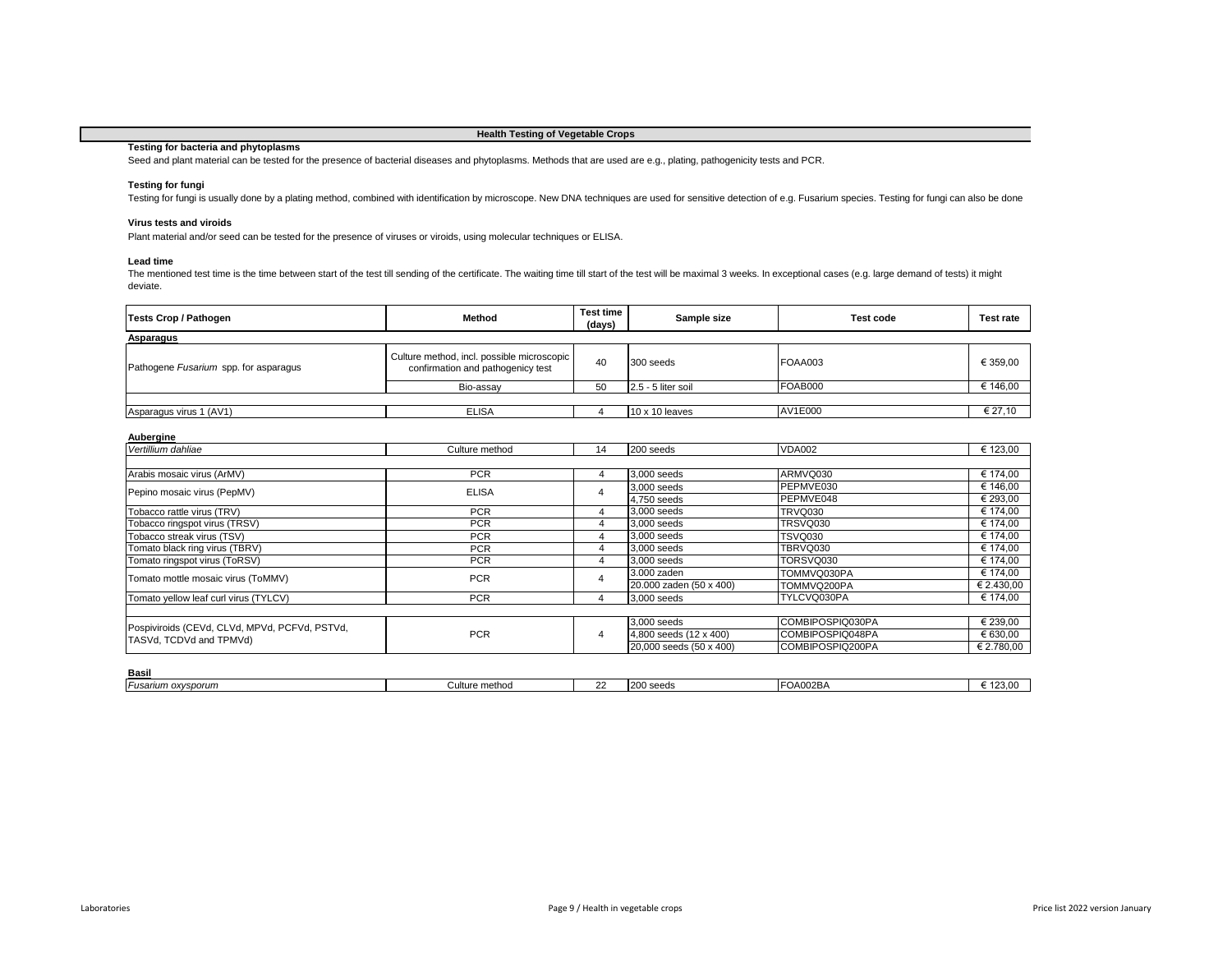| <b>Tests Crop / Pathogen</b>                                                  | Method                                                     | <b>Test time</b><br>(days) | Sample size                 | <b>Test code</b>                 | <b>Test rate</b>    |
|-------------------------------------------------------------------------------|------------------------------------------------------------|----------------------------|-----------------------------|----------------------------------|---------------------|
| Bean                                                                          |                                                            |                            |                             |                                  |                     |
| Xanthomonas axonopodis pv. phaseoli and Xanthomonas<br>fuscans subsp. fuscans | Culture method, incl. possible confirmation<br><b>PCR</b>  | 14                         | 5.000 seeds                 | XAXFA050                         | € 206,00            |
| Pseudomonas savastanoi pv. phaseolicola (PSP)                                 | Culture method, incl. possible confirmation<br><b>PCR</b>  | 12                         | 5.000 seeds                 | PSPA050                          | € 206.00            |
| Pseudomonas syringae pv. syringae (PSS)                                       | Culture method, incl. possible confirmation<br><b>PCR</b>  | 14                         | 5,000 seeds<br>30,000 seeds | <b>PSSA050</b><br><b>PSSA300</b> | € 206.00<br>€499.00 |
| Curtobacterium flaccumfaciens pv. flaccumfaciens                              | Bio-assay, incl. possible confirmation PCR                 | 15                         | 5.000 seeds                 | CFFA050                          | € 239.00            |
| Combination tests XAXF - PSP - PSS                                            |                                                            |                            |                             |                                  |                     |
| PSS - PSP                                                                     | Culture method, incl. possible confirmation                | 14                         | 5,000 seeds                 | COMBIPPA050                      | € 363.00            |
|                                                                               | <b>PCR</b>                                                 |                            | 10,000 seeds                | COMBIPPA100                      | €412,00             |
| <b>PSS - XAXF</b>                                                             | Culture method, incl. possible confirmation<br><b>PCR</b>  | 14                         | 5,000 seeds                 | COMBIPXA050                      | € 363,00            |
| <b>XAXF - PSP</b>                                                             | Culture method, incl. possible confirmation<br><b>PCR</b>  | 14                         | 5,000 seeds                 | COMBIXPA050                      | € 363,00            |
|                                                                               |                                                            |                            | 10,000 seeds                | COMBIXPA100                      | €412.00             |
|                                                                               | Culture method, incl. possible confirmation<br><b>PCR</b>  | 14                         | 5,000 seeds                 | COMBIXPPA050                     | € 520,00            |
| XAXF - PSP - PSS                                                              |                                                            |                            | 10,000 seeds                | COMBIXPPA100                     | € 590.00            |
|                                                                               |                                                            |                            | 30,000 seeds                | COMBIXPPA300                     | €810,00             |
| XAP/XFF - PSP - CFF                                                           | Culture method, incl. possible confirmation<br><b>PCR</b>  | 14                         | 5.000 zaden                 | COMBIXPCA050                     | € 600,00            |
| XAXF - PSP - PSS - CFF                                                        | Culture method, incl. possible confirmation<br><b>PCR</b>  | 15                         | 5.000 seeds                 | COMBIXPPCA050                    | € 740,00            |
|                                                                               |                                                            |                            |                             |                                  |                     |
| Ascochyta spp.                                                                | Culture method, incl. possible microscopic<br>confirmation | 11                         | 200 seeds                   | ASSA002                          | € 123,00            |
| Colletotrichum lindemuthianum                                                 | Culture method, incl. possible microscopic<br>confirmation | $\mathbf{q}$               | 200 seeds                   | <b>CLF002</b>                    | € 107,00            |
|                                                                               |                                                            |                            |                             |                                  |                     |
| Bean common mosaic virus (BCMV)                                               | <b>ELISA</b>                                               | $\overline{4}$             | 400 seeds                   | BCMVE004                         | € 363,00            |
| <b>Beetroot</b>                                                               |                                                            |                            |                             |                                  |                     |
| Heterodera schachtii                                                          |                                                            |                            | 100 gram seeds              | Tested at NPPO                   | € 218,00            |
|                                                                               |                                                            |                            |                             |                                  |                     |
|                                                                               | Culture method, incl. possible microscopic                 |                            | 200 seeds                   | <b>PBA002</b>                    | € 123.00            |
| Phoma betae                                                                   | confirmation                                               | 9                          | 400 seeds                   | <b>PBA004</b>                    | € 245,00            |
|                                                                               |                                                            |                            | $1.000$ coode               | DRA010                           | 6,351,00            |

| <i>ricleiuucid suiduilli</i>          |                                            |   | Tuu giani seeds | Tested at NPPO | $E \times 10,00$ |
|---------------------------------------|--------------------------------------------|---|-----------------|----------------|------------------|
|                                       |                                            |   |                 |                |                  |
| Phoma betae                           | Culture method, incl. possible microscopic |   | 200 seeds       | <b>PBA002</b>  | € 123,00         |
|                                       | confirmation                               | 9 | 400 seeds       | <b>PBA004</b>  | € 245,00         |
|                                       |                                            |   | 1,000 seeds     | <b>PBA010</b>  | € 354,00         |
|                                       |                                            |   |                 |                |                  |
| Arabis mosaic virus (ArMV)            | <b>PCR</b>                                 |   | 3.000 seeds     | ARMVQ030       | € 174.00         |
| Tobacco rattle virus (TRV)            | <b>PCR</b>                                 |   | 3,000 seeds     | <b>TRVQ030</b> | € 174,00         |
| Tobacco streak virus (TSV)            | <b>PCR</b>                                 |   | 3,000 seeds     | <b>TSVQ030</b> | € 174,00         |
| Tomato black ring virus (TBRV)        | <b>PCR</b>                                 |   | 3.000 seeds     | TBRVQ030       | € 174,00         |
| Tomato vellow leaf curl virus (TYLCV) | <b>PCR</b>                                 |   | 3.000 seeds     | TYLCVQ030PA    | € 174.00         |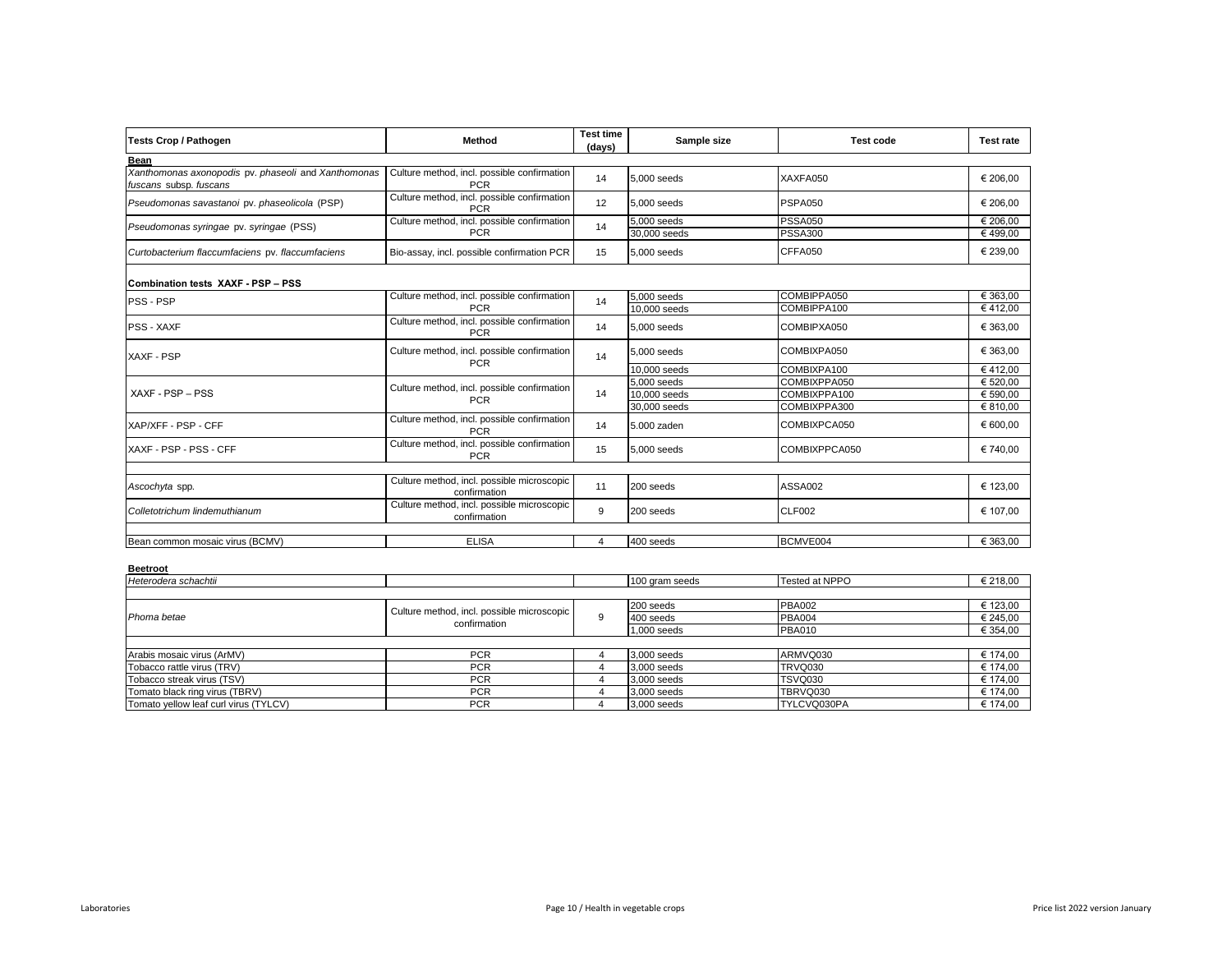| <b>Tests Crop / Pathogen</b>                                                                                                                                                                                                      | Method                                                                  | <b>Test time</b><br>(days) | Sample size                  | <b>Test code</b> | <b>Test rate</b> |
|-----------------------------------------------------------------------------------------------------------------------------------------------------------------------------------------------------------------------------------|-------------------------------------------------------------------------|----------------------------|------------------------------|------------------|------------------|
| <b>Cabbage and Radish</b>                                                                                                                                                                                                         |                                                                         |                            |                              |                  |                  |
|                                                                                                                                                                                                                                   |                                                                         |                            | 2,500 untreated seeds        | <b>PSMA025</b>   | € 206,00         |
|                                                                                                                                                                                                                                   | Culture method, incl. possible confirmation                             |                            | 7,500 untreated seeds        | <b>PSMA075</b>   | € 206,00         |
|                                                                                                                                                                                                                                   | <b>PCR</b>                                                              | 15                         | 10,000 untreated seeds       | PSMA100-4SUBS    | € 206,00         |
| Pseudomonas syringae pv. maculicola (PSM)                                                                                                                                                                                         |                                                                         |                            | 10,000 treated seeds         | PSMA100B         | € 271,00         |
|                                                                                                                                                                                                                                   |                                                                         |                            | 30,000 treated seeds         | PSMA300B         | € 336.00         |
|                                                                                                                                                                                                                                   | <b>SE-PCR</b>                                                           | $\overline{4}$             | 10,000 seeds                 | <b>PSMQ100</b>   | € 174,00         |
|                                                                                                                                                                                                                                   |                                                                         |                            | $30,000$ seeds               | <b>PSMQ300</b>   | € 217.00         |
| <b>Combination tests:</b><br>Xanthomonas campestris pv. raphani (XCR) and Xanthomonas campestris pv. campestris (XCC) and Pseudomonas syringae pv. maculicola (PSM)<br>(XCR synoniem: Xanthomonas campetris pv. armoraciae (XCA)) |                                                                         |                            |                              |                  |                  |
|                                                                                                                                                                                                                                   |                                                                         |                            | 10,000 untreated seeds       | <b>XXAS100</b>   | € 206,00         |
|                                                                                                                                                                                                                                   | Culture method, incl. possible confirmation                             | 32                         | 30,000 untreated seeds       | XXAS300          | € 271.00         |
|                                                                                                                                                                                                                                   | PCR and pathogenicy test                                                |                            | 50,000 untreated seeds       | XXAS500          | €499,00          |
| Combination test XCA - XCC (untreated seeds)                                                                                                                                                                                      |                                                                         |                            | 100,000 untreated seeds      | <b>XXAS1000</b>  | € 950,00         |
|                                                                                                                                                                                                                                   |                                                                         |                            | 10,000 seeds untreated seeds | COMBIXXQ100      | € 174.00         |
|                                                                                                                                                                                                                                   | SE-PCR                                                                  | $\overline{4}$             | 30,000 seeds untreated seeds | COMBIXXQ300      | € 217,00         |
|                                                                                                                                                                                                                                   |                                                                         |                            | 50,000 seeds untreated seeds | COMBIXXQ500      | €412,00          |
|                                                                                                                                                                                                                                   |                                                                         |                            | 10,000 treated seeds         | XXAS100B         | € 271,00         |
| Combination test XCA and XCC (seeds tretaed with warm                                                                                                                                                                             | Culture method, incl. possible confirmation<br>PCR and pathogenicy test | 32                         | 30,000 treated seeds         | XXAS300B         | € 336,00         |
| water)                                                                                                                                                                                                                            |                                                                         |                            | 50,000 treated seeds         | XXAS500B         | € 560.00         |
|                                                                                                                                                                                                                                   |                                                                         |                            | 100,000 treated seeds        | <b>XXAS1000B</b> | € 1.020,00       |
|                                                                                                                                                                                                                                   | Culture method, incl. possible confirmation                             | 32                         | 10,000 treated seeds         | COMBIXXPAS100B   | € 347.00         |
| Combination test XCA, XCC and PSM                                                                                                                                                                                                 | PCR and pathogenicy test                                                |                            | 30,000 treated seeds         | COMBIXXPAS300B   | €412,00          |
|                                                                                                                                                                                                                                   | <b>SE-PCR</b>                                                           | $\overline{4}$             | 30,000 seeds untreated seeds | COMBIXXPQ300     | € 249,00         |
| Alternaria japonica                                                                                                                                                                                                               | Culture method                                                          | 11                         | 200 seeds                    | AJA002           | € 123,00         |
|                                                                                                                                                                                                                                   |                                                                         |                            | 400 seeds                    | <b>PLF004</b>    | € 162,00         |
| Phoma lingam                                                                                                                                                                                                                      | Culture method                                                          | 26                         | 1,000 seeds                  | <b>PLF010</b>    | € 259.00         |
|                                                                                                                                                                                                                                   |                                                                         |                            | 3,000 seeds                  | <b>PLF030</b>    | €454,00          |
|                                                                                                                                                                                                                                   |                                                                         |                            | 2.5 liter soil               | PLBKB000         | € 146,00         |
| Plasmodiophora brassicae                                                                                                                                                                                                          | Bio-assay                                                               | 44                         | 200 seeds                    | PLBKB001         | € 146,00         |
|                                                                                                                                                                                                                                   | Culture method, incl. possible microscopic                              |                            | 200 seeds                    | COMBIABBA002     | € 177,00         |
| Alternaria brassicae and Alternaria brassicicola                                                                                                                                                                                  | confirmation                                                            | 12                         | 400 seeds                    | COMBIABBA004     | € 299,00         |
| Verticillium sp.                                                                                                                                                                                                                  | Culture method                                                          | 13                         | 200 seeds                    | VSF002KS         | € 107,00         |
|                                                                                                                                                                                                                                   |                                                                         |                            |                              |                  |                  |
| Carrot                                                                                                                                                                                                                            |                                                                         |                            | 10.000 seeds                 | CLSQ100          | € 174,00         |
|                                                                                                                                                                                                                                   |                                                                         |                            | 20.000 seeds                 | <b>CLSQ200</b>   | € 217.00         |
| Candidatus liberibacter solanacearum                                                                                                                                                                                              | <b>SE-PCR</b>                                                           | $\overline{4}$             | $30.000$ seeds               | <b>CLSQ300</b>   | € 217.00         |
|                                                                                                                                                                                                                                   |                                                                         |                            | 50.000 seeds                 | <b>CLSQ500</b>   | €412,00          |
|                                                                                                                                                                                                                                   | Culture method, incl. possible confirmation                             |                            | 10,000 seeds                 | XHCARA100        | € 206.00         |
| Xanthomonas hortorum pv. carotae                                                                                                                                                                                                  | <b>PCR</b>                                                              | 17                         | 20,000 seeds                 | XHCARA200        | € 271,00         |
|                                                                                                                                                                                                                                   |                                                                         |                            |                              |                  |                  |
| Alternaria dauci                                                                                                                                                                                                                  | Culture method                                                          | 12                         | 200 seeds                    | ALDF002          | € 107,00         |
| Alternaria radicina                                                                                                                                                                                                               | Culture method                                                          | 12                         | 200 seeds                    | ALRF002          | € 107,00         |
|                                                                                                                                                                                                                                   |                                                                         |                            | 200 seeds                    | COMBIAAF002      | € 162,00         |
| Alternaria dauci and Alternaria radicina                                                                                                                                                                                          | Culture method                                                          | 12                         | 400 seeds                    | COMBIAAF004      | € 216,00         |
| Fusarium oxysporum                                                                                                                                                                                                                | Culture method, incl. possible microscopic<br>confirmation              | 22                         | 200 seeds                    | 9-FOA002         | € 243,00         |
| Phoma sp.                                                                                                                                                                                                                         | Culture method, incl. possible microscopic<br>confirmation              | 18                         | 200 seeds                    | 9-PSF002         | € 118,00         |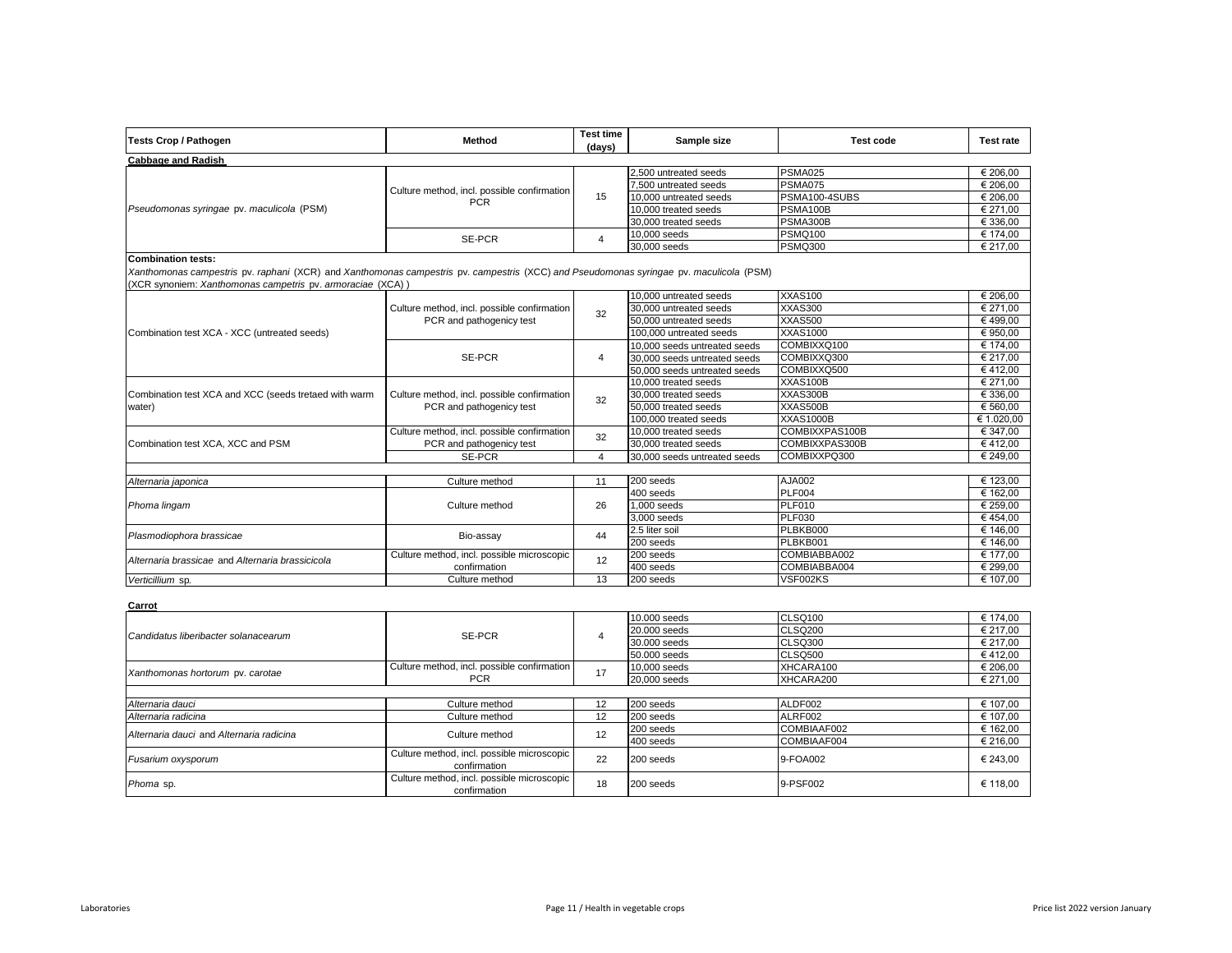| <b>Tests Crop / Pathogen</b>                                                           | Method                                                     | <b>Test time</b><br>(days) | Sample size  | <b>Test code</b> | <b>Test rate</b> |
|----------------------------------------------------------------------------------------|------------------------------------------------------------|----------------------------|--------------|------------------|------------------|
| Celery                                                                                 |                                                            |                            |              |                  |                  |
|                                                                                        |                                                            |                            | 10,000 seeds | CLSQ100          | € 174,00         |
| Candidatus liberibacter solanacearum                                                   | SE-PCR                                                     | $\overline{4}$             | 20,000 seeds | <b>CLSQ200</b>   | € 217.00         |
|                                                                                        |                                                            |                            | 30,000 seeds | <b>CLSQ300</b>   | € 217,00         |
|                                                                                        |                                                            |                            | 50,000 seeds | <b>CLSQ500</b>   | €412,00          |
|                                                                                        |                                                            |                            |              |                  |                  |
| Phoma apiicola                                                                         | Culture method, incl. possible microscopic<br>confirmation | 45                         | 1,000 seeds  | <b>PAF010</b>    | € 259,00         |
|                                                                                        | Culture method, incl. possible microscopic                 | 9                          | 200 seeds    | <b>SAF002</b>    | € 107,00         |
| Septoria apiicola                                                                      | confirmation                                               |                            | 400 seeds    | <b>SAF004</b>    | € 162.00         |
|                                                                                        |                                                            | $\overline{4}$             | 10,000 seeds | SAAF100          | € 65,00          |
| Septoria apiicola                                                                      | Soaking                                                    |                            | 20,000 seeds | <b>SAAF200</b>   | € 130.00         |
|                                                                                        |                                                            |                            |              |                  |                  |
| Strawberry latent ringspot virus (SLRSV)                                               | <b>ELISA</b>                                               | $\overline{4}$             | 3,000 seeds  | SLRSVE030        | € 146,00         |
|                                                                                        |                                                            |                            |              |                  |                  |
| <b>Chives</b>                                                                          |                                                            |                            |              |                  |                  |
| Pseudomonas syringae pv. porri                                                         | Culture method, incl. possible confirmation<br><b>PCR</b>  | 14                         | 5,000 seeds  | PSPOA050         | € 193,00         |
|                                                                                        |                                                            |                            |              |                  |                  |
| Cucurbitaceae                                                                          |                                                            |                            |              |                  |                  |
| Acidovorax citrulli - grow out (performed with treated                                 |                                                            | 30                         | 10,000 seeds | <b>ACB100</b>    | €421.00          |
| seeds)                                                                                 | Bio-assay, incl. possible confirmation PCR                 |                            | 20,000 seeds | <b>ACB200</b>    | € 1.160,00       |
|                                                                                        |                                                            |                            | 30,000 seeds | <b>ACB300</b>    | € 1.160.00       |
| Acidovorax citrulli - grow out (with additional costs for                              | Bio-assay, incl. possible confirmation PCR                 |                            | 10,000 seeds | ACB100+O         | €486,00          |
| treatment by Naktuinbouw)                                                              |                                                            | 30                         | 20,000 seeds | ACB200+O         | € 1.230,00       |
|                                                                                        |                                                            |                            | 30,000 seeds | ACB300+O         | € 1.230,00       |
| Acidovorax citrulli confirmation bio-assay                                             |                                                            | 16                         |              |                  | € 130,00         |
|                                                                                        |                                                            |                            | 10,000 seeds | ACQ100           | € 217,00         |
| Acidovorax citrulli (untreated seeds only)                                             |                                                            |                            | 20,000 seeds | <b>ACQ200</b>    | €434.00          |
|                                                                                        | <b>SE-PCR</b>                                              | $\overline{4}$             | 30,000 seeds | <b>ACQ300</b>    | €434,00          |
| If positive a grow out is recommended to confirm                                       |                                                            |                            | 40,000 seeds | <b>ACQ400</b>    | €760.00          |
|                                                                                        |                                                            |                            | 50,000 seeds | <b>ACQ500</b>    | €760,00          |
|                                                                                        |                                                            |                            | 60,000 seeds | ACQ600           | €760.00          |
| Pseudomonas syringae pv. lachrymans                                                    | <b>SE-PCR</b>                                              | $\overline{4}$             | 10,000 seeds | <b>PSLQ100</b>   | € 217.00         |
| Xanthomonas cucurbitae                                                                 | SE-PCR                                                     | $\overline{4}$             | 300 seeds    | XCQ003           | € 217,00         |
|                                                                                        |                                                            |                            | 10,000 seeds | <b>XCQ100</b>    | € 217,00         |
| Acidovorax citrulli and Pseudomonas syringae pv.<br>lachrymans                         | SE-PCR                                                     | $\overline{4}$             | 10,000 seeds | COMBIAPQ100      | € 249,00         |
| Acidovorax citrulli and Xanthomonas cucurbitae                                         | SE-PCR                                                     | $\overline{4}$             | 10,000 seeds | COMBIAXQ100      | € 249,00         |
| Xanthomonas cucurbitae and Pseudomonas syringae pv.<br>lachrymans                      | SE-PCR                                                     | $\overline{4}$             | 10,000 seeds | COMBIPXQ100      | € 249,00         |
| Acidovorax citrulli, Pseudomonas syringae pv. lachrymans<br>and Xanthomonas cucurbitae | <b>SE-PCR</b>                                              | $\overline{4}$             | 10,000 seeds | COMBIAPXQ100     | € 282,00         |
|                                                                                        |                                                            |                            |              |                  |                  |
| Alternaria cucumerina                                                                  | Culture method, incl. possible confirmation<br><b>PCR</b>  | 9                          | 200 seeds    | 9-ACA002         | € 135,00         |
| Colletotrichum orbiculare                                                              | Culture method, incl. possible microscopic<br>confirmation | 15                         | 200 seeds    | COF002           | € 107,00         |
| Fusarium oxysporum and Fusarium solani                                                 | Culture method, incl. possible microscopic<br>confirmation | 22                         | 200 seeds    | <b>FOSA002</b>   | € 177,00         |
|                                                                                        |                                                            |                            | 200 seeds    | <b>VDA002</b>    | € 123.00         |
| Verticillium dahliae                                                                   | Culture method                                             | 15                         | 400 seeds    | <b>VDA004</b>    | € 245,00         |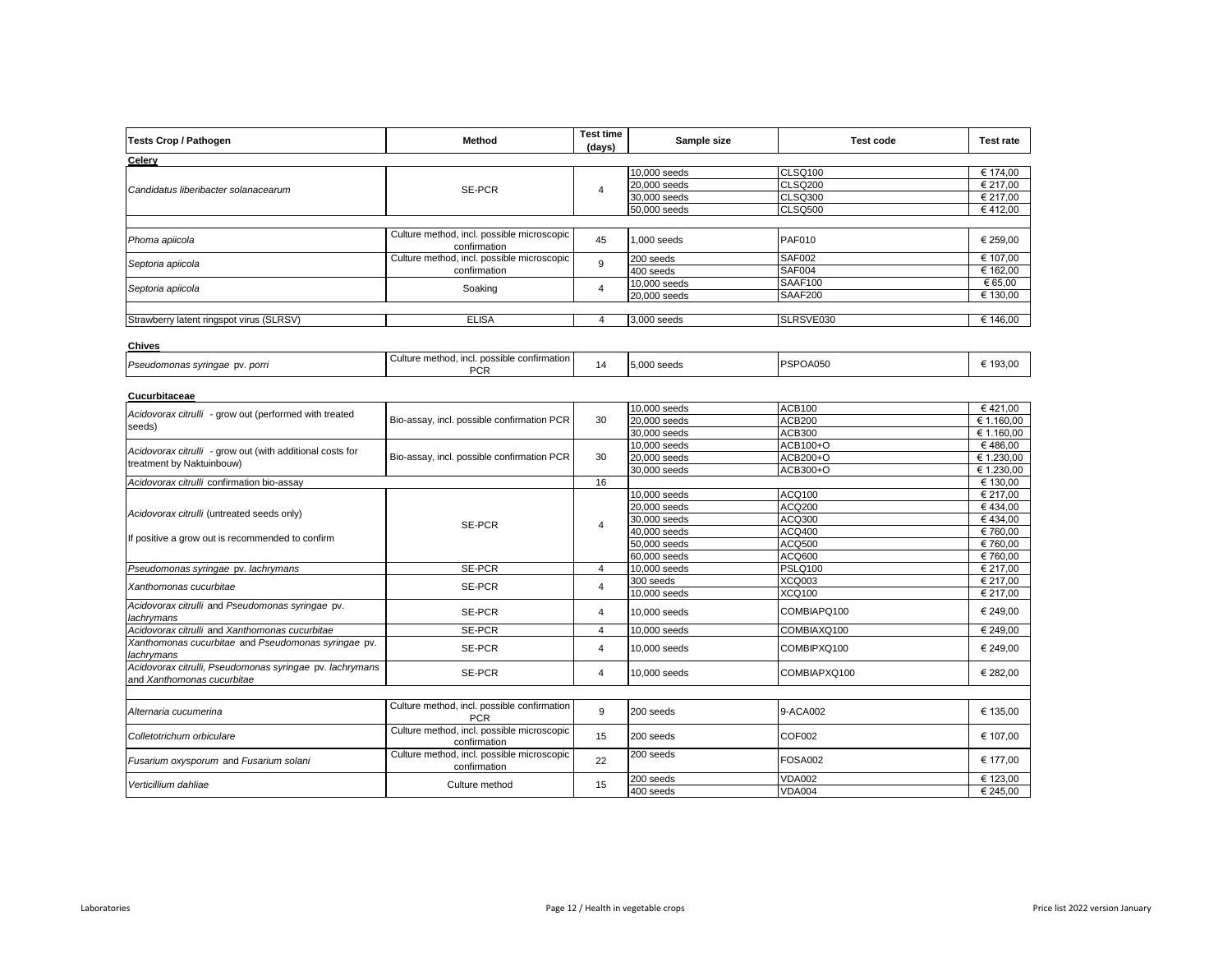| <b>Tests Crop / Pathogen</b>                            | Method       | <b>Test time</b><br>(days) | Sample size    | <b>Test code</b> | <b>Test rate</b> |
|---------------------------------------------------------|--------------|----------------------------|----------------|------------------|------------------|
| Cucurbitaceae (continued)                               |              |                            |                |                  |                  |
| Arabis mosaic virus (ArMV)                              | <b>ELISA</b> | $\overline{4}$             | 2,000 seeds    | ARMVE020         | € 255,00         |
|                                                         |              |                            | 300 leaves     | CGMMVE000        | € 56.50          |
|                                                         |              |                            | $2.000$ seeds  | CGMMVE020        | € 255,00         |
|                                                         | <b>ELISA</b> | $\overline{4}$             | $4.000$ seeds  | CGMMVE040        | € 510.00         |
| Cucumber green mottle mosaic virus (CGMMV)              |              |                            | $6,000$ seeds  | CGMMVE060        | €760,00          |
|                                                         |              |                            | 8,000 seeds    | CGMMVE080        | € 1.020,00       |
|                                                         |              |                            | 10,000 seeds   | CGMMVE100        | € 1.270,00       |
|                                                         | Bio-assay    | 19                         | 2,000 seeds    | CGMMVB020        | € 293,00         |
|                                                         |              |                            | 4,000 seeds    | CGMMVB040        | € 590,00         |
| Cucumber leaf spot virus (CLSV)                         | <b>ELISA</b> | $\overline{4}$             | 1,000 seeds    | CLSVE010         | € 255,00         |
| Cucumber mosaic virus (CMV)                             | <b>ELISA</b> | $\overline{4}$             | $2,000$ seeds  | CMVE020          | € 255,00         |
| Kyuri green mottle mosaic virus (KGMMV)                 | <b>ELISA</b> | $\overline{4}$             | 2,000 seeds    | KGMMVE20         | € 255,00         |
|                                                         |              |                            | 10,000 seeds   | KGMMVE100        | € 1.270,00       |
|                                                         |              | $\overline{4}$             | 2,000 seeds    | MNSVE020         | € 255,00         |
| Melon necrotic spot virus (MNSV)                        | <b>ELISA</b> |                            | 10,000 seeds   | MNSVE100         | € 1.270,00       |
|                                                         |              | $\overline{4}$             | 2,000 seeds    | SQMVE020         | € 255,00         |
| Squash mosaic virus (SqMV)                              | <b>ELISA</b> |                            | 8,000 seeds    | SQMVE080         | € 1.020,00       |
| Tomato ringspot virus (ToRSV)                           | <b>PCR</b>   | $\overline{4}$             | 3,000 seeds    | TORSVQ030        | € 174,00         |
| Tobacco ringspot virus (TRSV)                           | <b>PCR</b>   | $\overline{4}$             | 3,000 seeds    | TRSVQ030         | € 174,00         |
| Combi ToRSV and TRSV                                    | <b>PCR</b>   | $\overline{4}$             | 3,000 seeds    | COMBITOTRQ030    | € 206,00         |
|                                                         |              |                            | 2,000 seeds    | ZGMMVE020        | € 255,00         |
| Zucchini green mottle mosaic virus (ZGMMV)              | <b>ELISA</b> | $\overline{4}$             | 4.600 seeds    | ZGMMVE046        | €401,00          |
|                                                         |              |                            | 10,000 seeds   | ZGMMVE100        | € 1.270,00       |
| Zucchini yellow mosaic virus (ZYMV)                     | <b>ELISA</b> | $\overline{4}$             | 2,000 seeds    | ZYMVE020         | € 255,00         |
| Combination tests: CGMMV, CMV, KGMMV, MNSV, SqMV, ZGMMV |              |                            |                |                  |                  |
| 2 viruses:                                              | <b>ELISA</b> | $\overline{4}$             | 2,000 seeds    |                  | € 331,00         |
|                                                         |              |                            | 10,000 seeds   |                  | € 1.350,00       |
|                                                         |              |                            | $2,000$ seeds  |                  | €407,00          |
|                                                         |              |                            | $4,000$ seeds  |                  | € 660,00         |
| 3 viruses:                                              | <b>ELISA</b> | $\overline{4}$             | $6,000$ seeds  |                  | €920,00          |
|                                                         |              |                            | 8,000 seeds    |                  | € 1.170,00       |
|                                                         |              |                            | 10,000 seeds   |                  | € 1.430,00       |
| 4 viruses:                                              | <b>ELISA</b> | $\overline{4}$             | 2,000 seeds    |                  | €483,00          |
|                                                         |              |                            | 10,000 seeds   |                  | € 1.500,00       |
| 5 viruses:                                              | <b>ELISA</b> | $\overline{4}$             | $2,000$ seeds  |                  | € 560,00         |
|                                                         |              |                            | 10,000 seeds   |                  | € 1.580,00       |
| 6 viruses :                                             | <b>ELISA</b> | $\overline{4}$             | 2,000 seeds    |                  | € 630,00         |
| Fennel                                                  |              |                            |                |                  |                  |
|                                                         |              |                            | $10,000$ seeds | <b>CLSQ100</b>   | € 174,00         |
| Candidatus liberibacter solanacearum                    | SE-PCR       | $\overline{4}$             | 20,000 seeds   | <b>CLSQ200</b>   | € 217,00         |
|                                                         |              |                            | 30,000 seeds   | <b>CLSQ300</b>   | € 217,00         |
|                                                         |              |                            | 50,000 seeds   | <b>CLSQ500</b>   | €412,00          |
| <b>Lambs Lettuce</b>                                    |              |                            |                |                  |                  |
| Peronospora valerianellae                               | Bio-assay    | 23                         | 400 seeds      | <b>PVB004</b>    | € 108,00         |
|                                                         |              |                            | 1,200 seeds    | <b>PVB012</b>    | € 293,00         |

*Peronospora valerianellaea* Soaking 4 1,000 seeds PVAF010 € 65,00

**Phoma valerianella Phoma valerianella Culture method, incl. possible microscopic confirmation** 

 $\text{confirmation} \begin{bmatrix} 37 & 200 \text{ seeds} \end{bmatrix}$   $\text{PVF002}$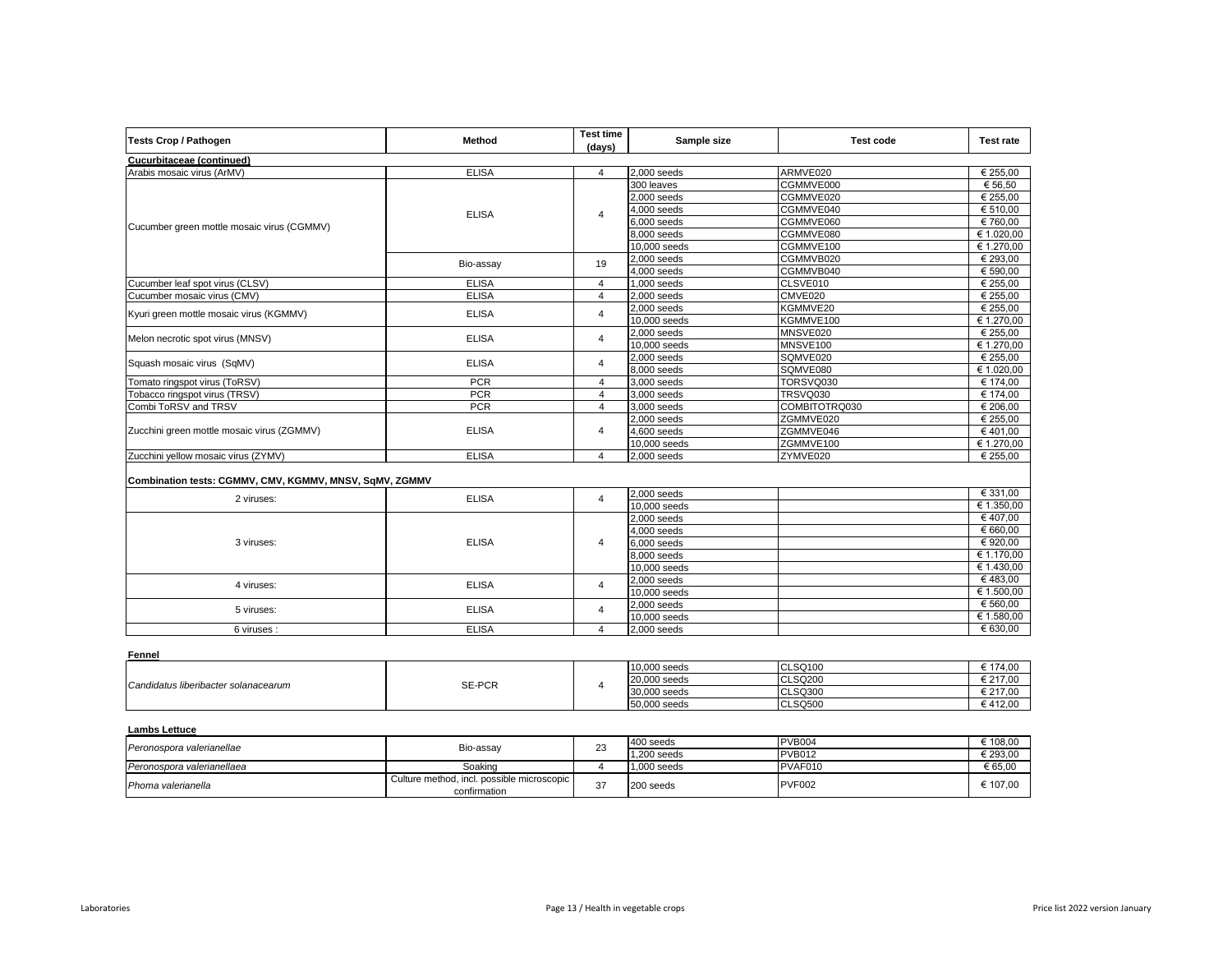| Method         | (days) | Sample size                                 | <b>Test code</b>                | <b>Test rate</b>   |
|----------------|--------|---------------------------------------------|---------------------------------|--------------------|
|                |        |                                             |                                 |                    |
| <b>PCR</b>     | 14     |                                             |                                 | € 193,00           |
|                |        |                                             |                                 |                    |
| Culture method |        | 200 seeds                                   |                                 | € 107,00           |
|                |        | Culture method, incl. possible confirmation | <b>Test time</b><br>5.000 seeds | PSPOA050<br>APF002 |

**Lettuce**

| Fusarium spp.                       | Culture method, incl. possible microscopic<br>confirmation | 22 | 200 seeds     | FOA002SL       | € 123.00 |
|-------------------------------------|------------------------------------------------------------|----|---------------|----------------|----------|
| Septoria spp.                       | Culture method, incl. possible microscopic<br>confirmation | 9  | 200 seeds     | <b>SSF002</b>  | € 107,00 |
|                                     | Soaking                                                    |    | 10,000 seeds  | SSAF100        | € 65,00  |
| Verticillium sp.                    | Culture                                                    | 15 | 200 seeds     | VSF002KS       | € 107,00 |
|                                     |                                                            |    |               |                |          |
| Arabis mosaic virus (ArMV)          | <b>PCR</b>                                                 | 4  | 3,000 seeds   | ARMVQ030       | € 174.00 |
| Lettuce mosaic virus (LMV)          | <b>ELISA</b>                                               |    | 10,000 seeds  | LMVE100        | € 158.00 |
|                                     |                                                            |    | 30,000 seeds  | <b>LMVE300</b> | € 375.00 |
|                                     |                                                            | 4  | $2,000$ seeds | LMVE020        | € 150.00 |
| Lettuce mosaicvirus (LMV) seedlings | <b>ELISA</b>                                               |    | 4,000 seeds   | LMVEZAAI040    | € 296.00 |
|                                     |                                                            |    | $6,000$ seeds | LMVE060        | € 296.00 |
|                                     |                                                            |    | 10,000 seeds  | LMVEZAAI100    | €443.00  |
| Tobacco rattle virus (TRV)          | <b>PCR</b>                                                 | 4  | 3,000 seeds   | <b>TRVQ030</b> | € 174.00 |
| Tobacco streak virus (TSV)          | <b>PCR</b>                                                 | 4  | 3,000 seeds   | TSVQ030        | € 174.00 |
| Tobacco ringspot virus (TRSV)       | <b>PCR</b>                                                 | 4  | 3,000 seeds   | TRSVQ030       | € 174.00 |
| Tomato black ring virus (TBRV)      | <b>PCR</b>                                                 | 4  | 3,000 seeds   | TBRVQ030       | € 174,00 |
| Tomato ringspot virus (ToRSV)       | <b>PCR</b>                                                 | 4  | 3,000 seeds   | TORSVQ030      | € 174,00 |

| Onion                                  |                |    |             |                |          |
|----------------------------------------|----------------|----|-------------|----------------|----------|
| Botrvtis allii                         | Culture method | 16 | 400 seeds   | <b>BAA004</b>  | € 245,00 |
|                                        |                |    |             |                |          |
| Arabis mosaic virus (ArMV)             | <b>PCR</b>     |    | 3,000 seeds | ARMVQ030       | £ 174,00 |
| <b>Onion vellow dwarf virus (OYDV)</b> | <b>ELISA</b>   |    | 3.000 seeds | OYDVE030       | € 146,00 |
| Tobacco rattle virus (TRV)             | <b>ELISA</b>   |    | 3.000 seeds | <b>TRVE030</b> | € 146,00 |
| Tobacco streak virus (TSV)             | <b>ELISA</b>   |    | 3.000 seeds | <b>TSVE030</b> | \$146,00 |
| Tomato black ring virus (TBRV)         | <b>PCR</b>     |    | 3,000 seeds | TBRVQ030       | € 174.00 |

**Parsley**

| .                                    |                                            |  |              |         |          |
|--------------------------------------|--------------------------------------------|--|--------------|---------|----------|
| Candidatus liberibacter solanacearum |                                            |  | 10,000 seeds | CLSQ100 | € 174,00 |
|                                      | SE-PCR                                     |  | 20,000 seeds | CLSQ200 | € 217,00 |
|                                      |                                            |  | 30,000 seeds | CLSQ300 | € 217,00 |
|                                      |                                            |  | 50,000 seeds | CLSQ500 | €412,00  |
|                                      |                                            |  |              |         |          |
| Septoria petroselini                 | Culture method, incl. possible microscopic |  | 200 seeds    | SPF002  | € 107,00 |
|                                      | confirmation                               |  | 400 seeds    | SPF004  | € 162,00 |
|                                      | Soaking                                    |  | 10,000 seeds | SPAF100 | € 65,00  |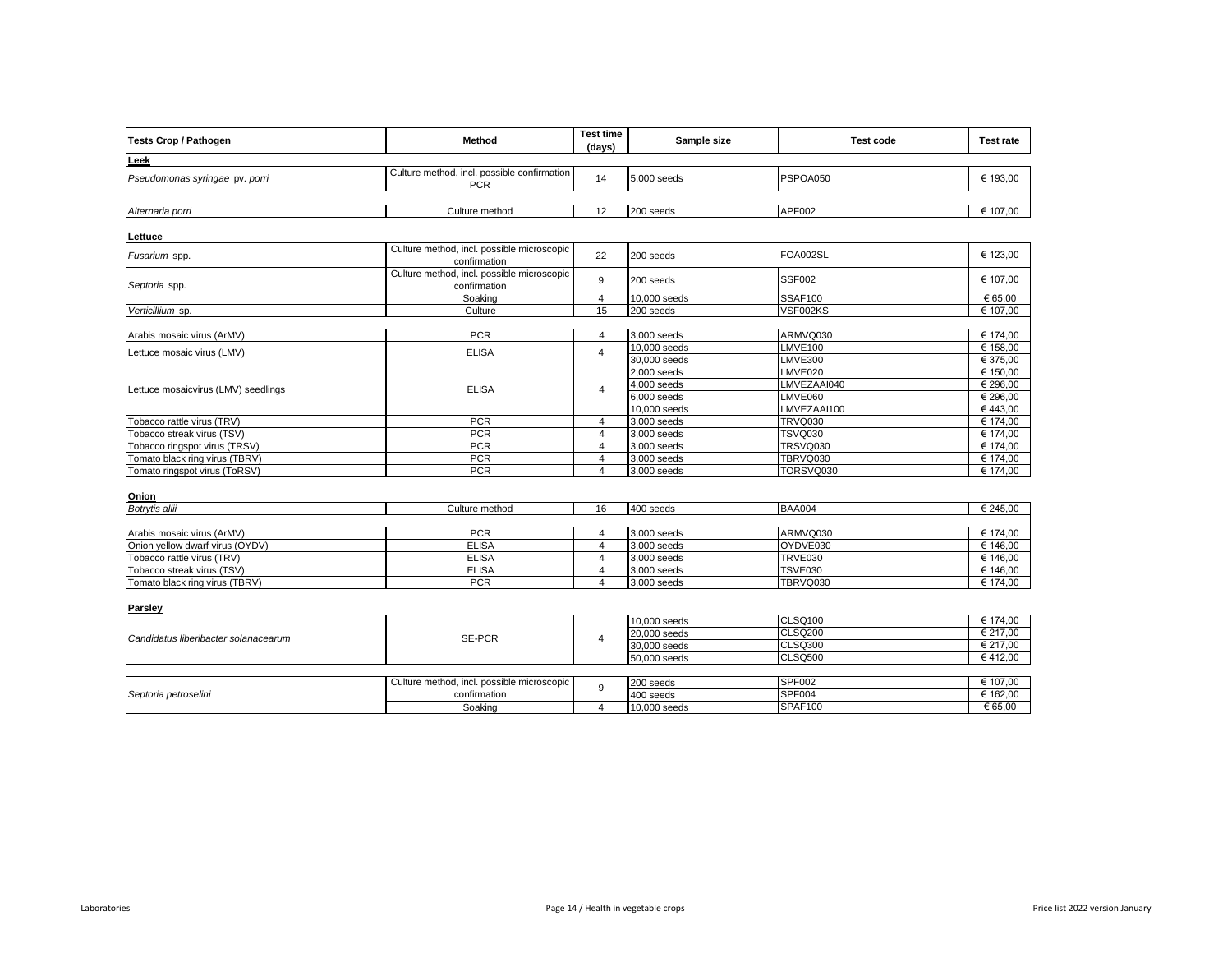| <b>Tests Crop / Pathogen</b>        | Method                                      | <b>Test time</b><br>(days) | Sample size  | <b>Test code</b> | <b>Test rate</b> |
|-------------------------------------|---------------------------------------------|----------------------------|--------------|------------------|------------------|
| Pea                                 |                                             |                            |              |                  |                  |
| Pseudomonas syringae pv. pisi       | Culture method, incl. possible confirmation | 22                         | 5,000 seeds  | PSPIA050         | € 222,00         |
|                                     | <b>PCR</b>                                  |                            | 15,000 seeds | PSPIA150         | € 287,00         |
|                                     |                                             |                            |              |                  |                  |
|                                     | Culture method, incl. possible microscopic  | 11                         | 200 seeds    | ASSA002          | € 123,00         |
| Ascochyta spp.                      | confirmation                                |                            | 400 seeds    | ASSA004          | € 245,00         |
|                                     |                                             |                            |              |                  |                  |
| Pea seed-borne mosaic virus (PSbMV) | <b>ELISA</b>                                |                            | 2,000 seeds  | PSBMVE020        | € 255,00         |
| Pea early browning virus (PEBV)     | <b>ELISA</b>                                |                            | 2,000 seeds  | PEBVE020         | € 255,00         |
| Combination test PSbMV and PEBV     | <b>ELISA</b>                                |                            | 2,000 seeds  | COMBIPPE020      | € 331,00         |

| Pepper                                                                                                                        |                                                           |                |                         |                       |            |
|-------------------------------------------------------------------------------------------------------------------------------|-----------------------------------------------------------|----------------|-------------------------|-----------------------|------------|
| Clavibacter michiganensis subsp. michiganensis (CMM)                                                                          | Culture method, incl. possible confirmation<br><b>PCR</b> | 35             | 10,000 seeds            | CMMA100PA             | € 206,00   |
| Clavibacter michiganensis subsp. michiganensis confirmation bio-assay                                                         |                                                           | 16             |                         |                       | € 130,00   |
|                                                                                                                               |                                                           |                | 10,000 seeds            | XCVA100PA             | € 193.00   |
|                                                                                                                               |                                                           |                | 20,000 seeds            | XCVA200PA             | € 258,00   |
| Xanthomonas campestris pv. vesicatoria (XCV) =                                                                                | Culture method, incl. possible confirmation               | 17             | 30,000 seeds            | XCVA300PA             | € 258.00   |
| X. gardneri, X. euvesicatoria, X. perforans and X.<br>vesicatoria                                                             | <b>PCR</b>                                                |                | 40,000 seeds            | XCVA400PA             | €486.00    |
|                                                                                                                               |                                                           |                | 50,000 seeds            | XCVA500PA             | €486.00    |
|                                                                                                                               |                                                           |                | 60,000 seeds            | XCVA600PA             | €486,00    |
| CMM and XCV-group                                                                                                             | Culture method, incl. possible confirmation<br><b>PCR</b> | 35             | 10,000 seeds            | COMBICXA100PA         | € 334,00   |
| Erwinia carotovora subsp. carotovora<br>Synonym: Pectobacterium carotovorum                                                   | Culture method, incl. possible confirmation<br><b>PCR</b> | 13             | 10,000 seeds            | ECCA100               | € 190.00   |
| Clavibacter michiganensis subsp. sepedonicus and<br>Ralstonia solanacearum                                                    | SE-PCR                                                    | 5              | 10,000 seeds            | COMBICSQ100           | € 206,00   |
| Clavibacter michiganensis subsp. michiganensis,<br>Clavibacter michiganensis subsp. sepedonicus and<br>Ralstonia solanacearum | SE-PCR                                                    | 5              | 10,000 seeds            | COMBICCSQ100          | € 239,00   |
| Verticillium dahliae                                                                                                          | Culture method                                            | 14             | 200 seeds               | <b>VDA002</b>         | € 123,00   |
|                                                                                                                               |                                                           |                |                         |                       |            |
| Arabis mosaic virus (ArMV)                                                                                                    | <b>PCR</b>                                                | $\overline{4}$ | 3,000 seeds             | ARMVQ030              | € 174,00   |
| Tobacco rattle virus (TRV)                                                                                                    | <b>ELISA</b>                                              | $\overline{4}$ | 3,000 seeds             | TRVE030               | € 146,00   |
| Tobacco ringspot virus (TRSV)                                                                                                 | <b>PCR</b>                                                | $\overline{4}$ | 3,000 seeds             | <b>TRSVQ030</b>       | € 174,00   |
| Tobacco streak virus (TSV)                                                                                                    | <b>PCR</b>                                                | $\overline{4}$ | 3,000 seeds             | <b>TSVQ030</b>        | € 174,00   |
| Tobamovirus (ToMV-DO3, TMV-WU1 and PMMoV)                                                                                     | Bio-assay                                                 | 11             | 3.000 seeds             | TOBAMOB030            | € 184.00   |
|                                                                                                                               | <b>ELISA</b>                                              | $\overline{4}$ | 3.000 seeds             | <b>COMBITOBAMOEPA</b> | € 222.00   |
|                                                                                                                               |                                                           |                | 3,000 seeds             | TOBRFVQ030PA          | € 174,00   |
| Tomato brown rugose fruit virus (ToBRFV)                                                                                      | <b>PCR</b>                                                | $\overline{4}$ | 4,800 seeds (12 x 400)  | TOBRFVQ048PA          | €456,00    |
|                                                                                                                               |                                                           |                | 20,000 seeds (50 x 400) | TOBRFVQ200PA          | € 2.430,00 |
| Tomato black ring virus (TBRV)                                                                                                | <b>PCR</b>                                                | $\overline{4}$ | 3,000 seeds             | TBRVQ030              | € 174,00   |
| Tomato bushy stunt virus (TBSV)                                                                                               | <b>ELISA</b>                                              | $\overline{4}$ | 3,000 seeds             | TBSVE030              | € 146,00   |
|                                                                                                                               |                                                           |                | 3.000 seeds             | TOMMVQ030PA           | € 174,00   |
| Tomato mottle mosaic virus (ToMMV)                                                                                            | <b>PCR</b>                                                | $\overline{4}$ | 4,800 seeds (12 x 400)  | TOMMVQ048PA           | €456.00    |
|                                                                                                                               |                                                           |                | $6.000$ seeds           | TOMMVQ060PA           | € 217.00   |
|                                                                                                                               |                                                           |                | 20,000 seeds (50 x 400) | TOMMVQ200PA           | € 2.430,00 |
| Tomato ringspot virus (ToRSV)                                                                                                 | <b>PCR</b>                                                | 4              | 3,000 seeds             | TORSVQ030             | € 174,00   |
| Tomato vellow leaf curl virus (TYLCV)                                                                                         | <b>PCR</b>                                                | 4              | 3.000 seeds             | TYLCVQ030             | € 174,00   |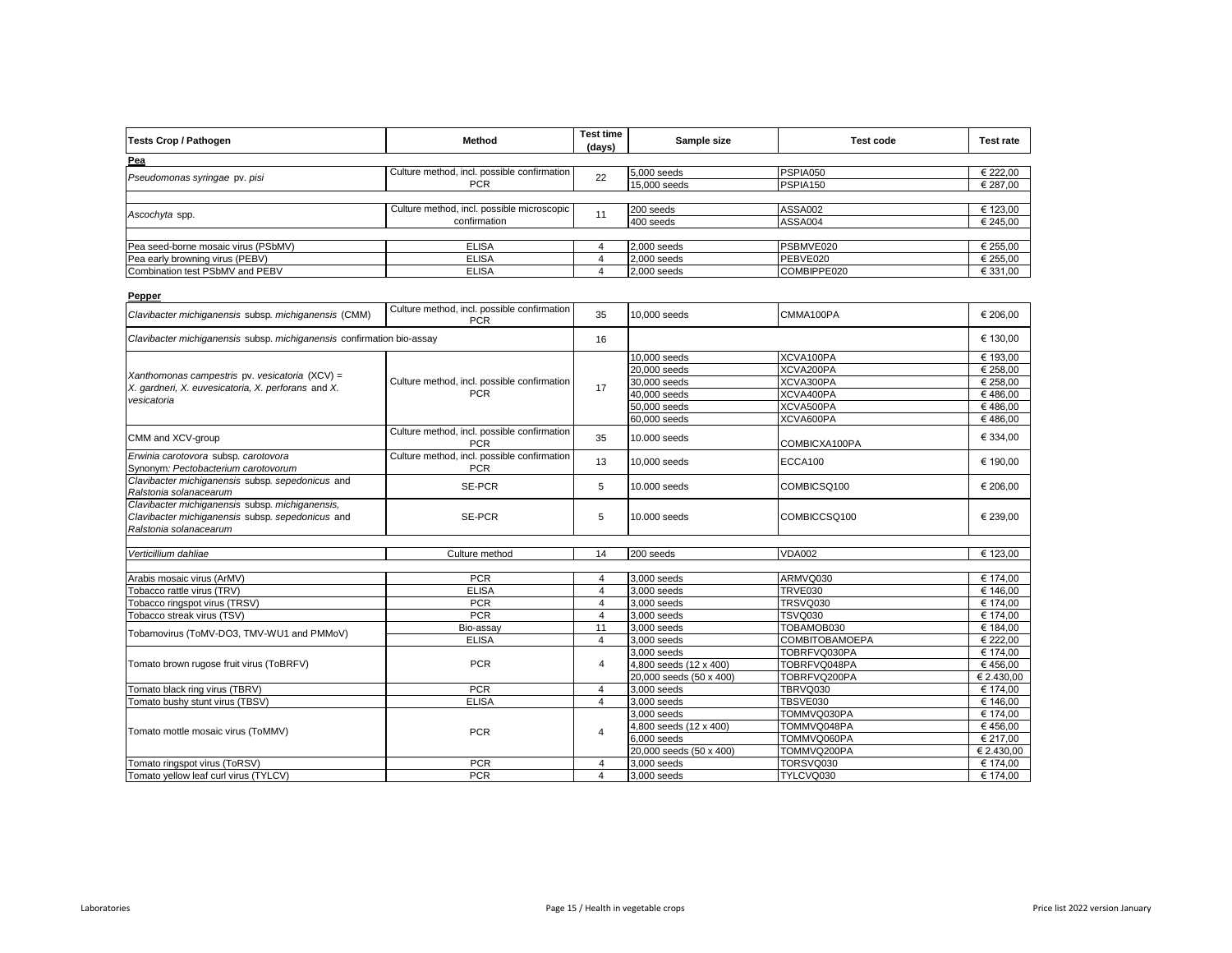| <b>Tests Crop / Pathogen</b>                                                                       | Method                                                     | <b>Test time</b><br>(days) | Sample size             | <b>Test code</b> | <b>Test rate</b> |
|----------------------------------------------------------------------------------------------------|------------------------------------------------------------|----------------------------|-------------------------|------------------|------------------|
| Pepper continued                                                                                   |                                                            |                            |                         |                  |                  |
|                                                                                                    |                                                            |                            | 3,000 seeds             | PSTVDQ030PA      | € 174,00         |
| PSTVd, TCDVd, TPMVd                                                                                | <b>PCR</b>                                                 | 4                          | 4.800 seeds (12 x 400)  | PSTVDQ048PA      | €456.00          |
|                                                                                                    |                                                            |                            | 20,000 seeds (50 x 400) | PSTVDQ200PA      | € 2.430,00       |
|                                                                                                    |                                                            |                            | 3,000 seeds             | COMBIPOSPIQ030PA | € 239,00         |
| Pospiviroids (CEVd, CLVd, PCFVd, PSTVd, TASVd,                                                     | <b>PCR</b>                                                 | $\overline{4}$             | 4,800 seeds (12 x 400)  | COMBIPOSPIQ048PA | € 630,00         |
| TCDVd and TPMVd)                                                                                   |                                                            |                            | $6,000$ seeds           | COMBIPOSPIQ060PA | € 282,00         |
|                                                                                                    |                                                            |                            | 20,000 seeds (50 x 400) | COMBIPOSPIQ200PA | € 2.780,00       |
| <b>Combination tests:</b>                                                                          |                                                            |                            |                         |                  |                  |
|                                                                                                    |                                                            |                            | 3,000 seeds             | COMBIPTQ030PA    | € 271,00         |
| Pospiviroids and ToBRFV                                                                            | <b>PCR</b>                                                 | 4                          | 4,800 seeds (12 x 400)  | COMBIPTQ048PA    | €720,00          |
|                                                                                                    |                                                            |                            | 20,000 seeds (50 x 400) | COMBIPTQ200PA    | € 2.950,00       |
|                                                                                                    |                                                            |                            | 3,000 seeds             | COMBIPTOMQ030PA  | € 271,00         |
| Pospiviroids and ToMMV                                                                             | <b>PCR</b>                                                 | $\overline{4}$             | 20,000 seeds (50 x 400) | COMBIPTOMQ200PA  | € 2.950,00       |
|                                                                                                    |                                                            |                            | 3,000 seeds             | COMBITTQ030PA    | € 206,00         |
| ToBRFV and ToMMV                                                                                   | <b>PCR</b>                                                 | $\overline{\mathbf{A}}$    | 20,000 seeds (50 x 400) | COMBITTQ200PA    | € 2.600,00       |
| PSTVd and ToBRFV                                                                                   | <b>PCR</b>                                                 | $\overline{4}$             | 3,000 seeds             | COMBIPSTOQ030PA  | € 206,00         |
|                                                                                                    |                                                            |                            | 3,000 seeds             | COMBIPTTQ030PA   | € 304,00         |
| ToMMV, ToBRFV and Pospiviroids                                                                     | <b>PCR</b>                                                 | $\overline{4}$             | 4,800 seeds (12 x 400)  | COMBIPTTQ048PA   | €770.00          |
|                                                                                                    |                                                            |                            | 20,000 seeds (50 x 400) | COMBIPTTQ200PA   | € 3.120,00       |
|                                                                                                    |                                                            |                            |                         |                  |                  |
| Spinach                                                                                            |                                                            |                            |                         |                  |                  |
| Cladosporium variabile                                                                             | Culture method, incl. possible microscopic<br>confirmation | 15                         | 200 seeds               | <b>CVF002</b>    | € 107,00         |
| Colletotrichum dematium                                                                            | Culture method, incl. possible microscopic<br>confirmation | 15                         | 200 seeds               | CDF002           | € 107,00         |
|                                                                                                    | Culture method, incl. possible microscopic                 | 22                         | 200 seeds               | FOA002SP         | € 231.00         |
| Fusarium oxysporum                                                                                 | confirmation                                               |                            | 400 seeds               | FOA004SP         | € 354.00         |
| Peronospora farinosa                                                                               | Soaking                                                    | $\overline{4}$             | 1,000 seeds             | PFAF010          | € 65,00          |
| Phomopsis spp.                                                                                     | Visual determination                                       | 3                          | 30,000 seeds            | <b>PSV300</b>    | €43,40           |
| Stemphylium botryosum                                                                              | Culture method                                             | 15                         | 200 seeds               | <b>SBF002</b>    | € 107.00         |
| Verticillium dahliae                                                                               | Culture method                                             | 15                         | 200 seeds               | <b>VDA002</b>    | € 123,00         |
| Verticillium spp.                                                                                  | Culture method                                             | 15                         | 200 seeds               | <b>VSF002</b>    | € 107,00         |
| <b>Combination tests:</b>                                                                          |                                                            |                            |                         |                  |                  |
| Colletotrichum dematium and Verticillium spp.                                                      | Culture method, incl. possible microscopic<br>confirmation | 15                         | 200 seeds               | <b>COMBIVCO</b>  | € 162,00         |
| Stemphylium botryosum and Verticillium spp.                                                        | Culture method                                             | 15                         | 200 seeds               | <b>COMBIVS</b>   | € 162,00         |
| Stemphylium botryosum, Verticillium dahliae and                                                    | Culture method, incl. possible microscopic                 |                            |                         |                  |                  |
| Cladosporium variabile                                                                             | confirmation                                               | 15                         | 200 seeds               | <b>COMBIVCS</b>  | € 216,00         |
| Stemphylium botryosum and Cladosporium variabile                                                   | Culture method, incl. possible microscopic<br>confirmation | 15                         | 200 seeds               | COMBISCF002      | € 162,00         |
| Stemphylium botryosum, Verticillium dahliae,<br>Cladosporium variabile and Colletotrichum dematium | Culture method, incl. possible microscopic<br>confirmation | 15                         | 200 seeds               | <b>COMBIVCSC</b> | € 270,00         |
|                                                                                                    |                                                            |                            |                         |                  |                  |
| Cucumber mosaic virus (CMV)                                                                        | <b>ELISA</b>                                               | $\overline{4}$             | 2,000 seeds             | CMVE020SP        | € 255,00         |
| Sticky Nightshade (Solanum sisymbriifolium)                                                        |                                                            |                            |                         |                  |                  |
| Serie (OF)/4 OL)/4 MOV/4 DOF)/4 DOT)/4                                                             |                                                            |                            | 3,000 seeds             | COMBIPOSPIQ030PA | € 239,00         |

| Pospiviroids (CEVd, CLVd, MPVd, PCFVd, PSTVd,<br>TASVd.<br>TCDVd and TPMVd) | <b>DOD</b><br>ר טר |  | 3,000 seeds             | COMBIPOSPIQ030PA | E 239,00   |
|-----------------------------------------------------------------------------|--------------------|--|-------------------------|------------------|------------|
|                                                                             |                    |  | 4,800 seeds (12 x 400)  | COMBIPOSPIQ048PA | € 630,00   |
|                                                                             |                    |  | 20,000 seeds (50 x 400) | COMBIPOSPIQ200PA | € 2.780.00 |

H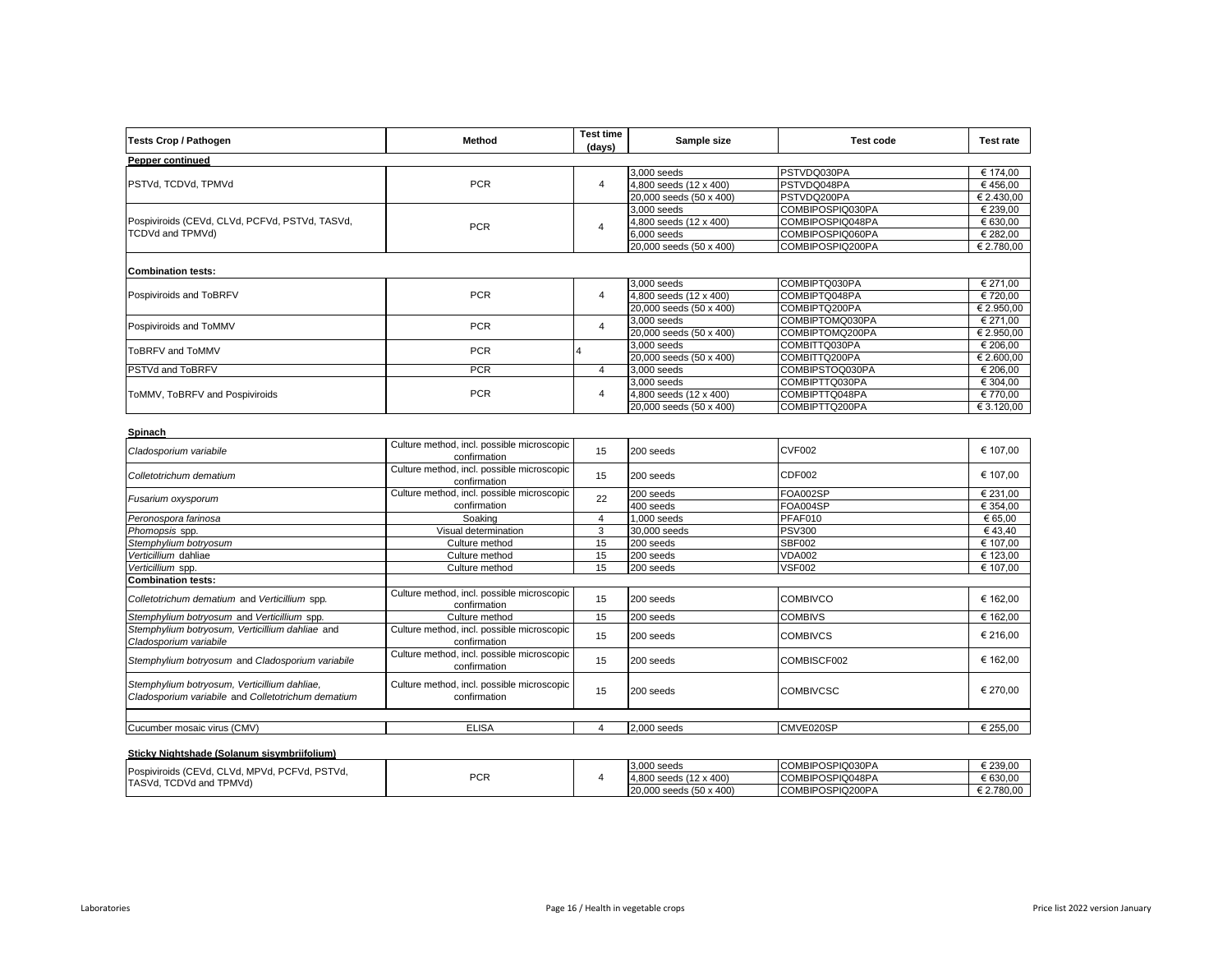| <b>Tests Crop / Pathogen</b>                                                                                                  | Method                                                    | <b>Test time</b><br>(days) | Sample size    | <b>Test code</b>         | <b>Test rate</b> |
|-------------------------------------------------------------------------------------------------------------------------------|-----------------------------------------------------------|----------------------------|----------------|--------------------------|------------------|
| <b>Strawberry</b>                                                                                                             |                                                           |                            |                |                          |                  |
| Erwinia pyrifoliae                                                                                                            | <b>PCR</b>                                                | $\overline{4}$             | max. 30 leaves | <b>EPQ000</b>            | € 126.00         |
| Xanthomonas fragariae                                                                                                         | <b>PCR</b>                                                | $\overline{4}$             | max. 30 leaves | XFRAQ000                 | € 126,00         |
| Xanthomonas fragariae and Erwinia pyrifoliae                                                                                  | <b>PCR</b>                                                | $\overline{4}$             | max. 30 leaves | COMBIXEQ000              | € 137,00         |
| Colletotrichum acutatum                                                                                                       | Culture method, incl. possible microscopic                | 15                         | 200 seeds      | CAF002                   | € 107,00         |
|                                                                                                                               | confirmation                                              |                            |                |                          |                  |
| Verticilium species                                                                                                           | Culture method                                            | 15                         | 5 stem pieces  | <b>VSA000</b>            | € 59,50          |
| Strawberry viruses (SCV, SVBV, SMoV, SMYEV)                                                                                   | <b>PCR</b>                                                | $\overline{4}$             | max. 10 leaves | <b>COMBI AARDBEI PCR</b> | € 58,50          |
| Sunflower (Helianthus)                                                                                                        |                                                           |                            |                |                          |                  |
| Sclerotinia sclerotiorum                                                                                                      | Culture method                                            | 11                         | 200 seeds      | <b>SCSA002</b>           | € 123.00         |
|                                                                                                                               |                                                           |                            |                |                          |                  |
| Tomato                                                                                                                        |                                                           |                            | 10,000 seeds   | CMMA100                  | € 206,00         |
|                                                                                                                               |                                                           |                            | 20,000 seeds   | <b>CMMA200</b>           | € 271.00         |
| Clavibacter michiganensis subsp. michiganensis (CMM)                                                                          | Culture method, incl. possible confirmation               | 35                         | 30,000 seeds   | <b>CMMA300</b>           | € 271,00         |
|                                                                                                                               | <b>PCR</b>                                                |                            | 50,000 seeds   | CMMA500                  | €499,00          |
|                                                                                                                               |                                                           |                            | 60,000 seeds   | <b>CMMA600</b>           | €499,00          |
| Clavibacter michiganensis subsp. michiganensis confirmation bio-assay                                                         |                                                           | 16                         |                |                          | € 130,00         |
|                                                                                                                               |                                                           |                            | 10,000 seeds   | CMMQ100                  | € 174.00         |
|                                                                                                                               | SE-PCR                                                    | $\overline{4}$             | 30,000 seeds   | <b>CMMQ300</b>           | € 217,00         |
| Clavibacter michiganensis subsp. michiganensis                                                                                | SE-PCR and culture                                        |                            | 10,000 seeds   | COMBICMMQA100            | € 380,00         |
|                                                                                                                               |                                                           | 35                         | 30,000 seeds   | COMBICMMQA300            | €488,00          |
| Erwinia carotovora subsp. carotovora (ECC)                                                                                    | Culture method, incl. possible confirmation               |                            | 10,000 seeds   | ECCA100                  | € 190,00         |
| Synonym: Pectobacterium carotovorum                                                                                           | <b>PCR</b>                                                |                            |                |                          |                  |
| Xanthomonas campestris pv. vesicatoria (XCV)                                                                                  | Culture method, incl. possible confirmation               | 17                         | 10,000 seeds   | <b>XCVA100</b>           | € 193,00         |
| X. gardneri, X. euvesicatoria, X. perforans and X.                                                                            | <b>PCR</b>                                                |                            | 30,000 seeds   | XCVA300                  | € 258,00         |
| Pseudomonas syringae pv. tomato (PST)                                                                                         | Culture method, incl. possible confirmation               | 17                         | 10,000 seeds   | <b>PSTA100</b>           | € 193,00         |
|                                                                                                                               | <b>PCR</b>                                                |                            | 30,000 seeds   | <b>PSTA300</b>           | € 258,00         |
| Combination test for detection of CMM, XCV and PST                                                                            |                                                           |                            |                |                          |                  |
| PST/XCV                                                                                                                       | Culture method, incl. possible confirmation               | 17                         | 10,000 seeds   | COMBIPXA100              | € 399,00         |
|                                                                                                                               | <b>PCR</b>                                                |                            | 30,000 seeds   | COMBIPXA300              | €464.00          |
|                                                                                                                               |                                                           |                            | $10,000$ seeds | COMBICXA100              | € 399.00         |
| CMM / XCV                                                                                                                     | Culture method, incl. possible confirmation               | 35                         | 20,000 seeds   | COMBICXA200              | €464,00          |
|                                                                                                                               | <b>PCR</b>                                                |                            | 30,000 seeds   | COMBICXA300              | €464,00          |
|                                                                                                                               |                                                           |                            | 50,000 seeds   | COMBICXA500              | € 630,00         |
| Clavibacter michiganensis subsp. sepedonicus and<br>Ralstonia solanacearum                                                    | SE-PCR                                                    | 5                          | 10.000 seeds   | COMBICSQ100              | € 206,00         |
|                                                                                                                               |                                                           |                            | 10,000 seeds   | COMBICPXA100             | €482,00          |
|                                                                                                                               |                                                           |                            | 20,000 seeds   | COMBICPXA200             | € 550,00         |
|                                                                                                                               | Culture method, incl. possible confirmation               |                            | 30,000 seeds   | COMBICPXA300             | € 550.00         |
| CMM / PST / XCV                                                                                                               | <b>PCR</b>                                                | 35                         | 50,000 seeds   | COMBICPXA500             | € 770.00         |
|                                                                                                                               |                                                           |                            | 60,000 seeds   | COMBICPXA600             | € 770,00         |
|                                                                                                                               |                                                           |                            | 100,000 seeds  | COMBICPXA1000            | € 1.230,00       |
| Clavibacter michiganensis subsp. michiganensis,<br>Clavibacter michiganensis subsp. sepedonicus and<br>Ralstonia solanacearum | <b>SE-PCR</b>                                             | 5                          | 10,000 seeds   | COMBICCSQ100             | € 239.00         |
| CMM, XCV, PST, ECC                                                                                                            | Culture method, incl. possible confirmation<br><b>PCR</b> |                            | 10.000 seeds   | COMBICPXEA100            | € 620,00         |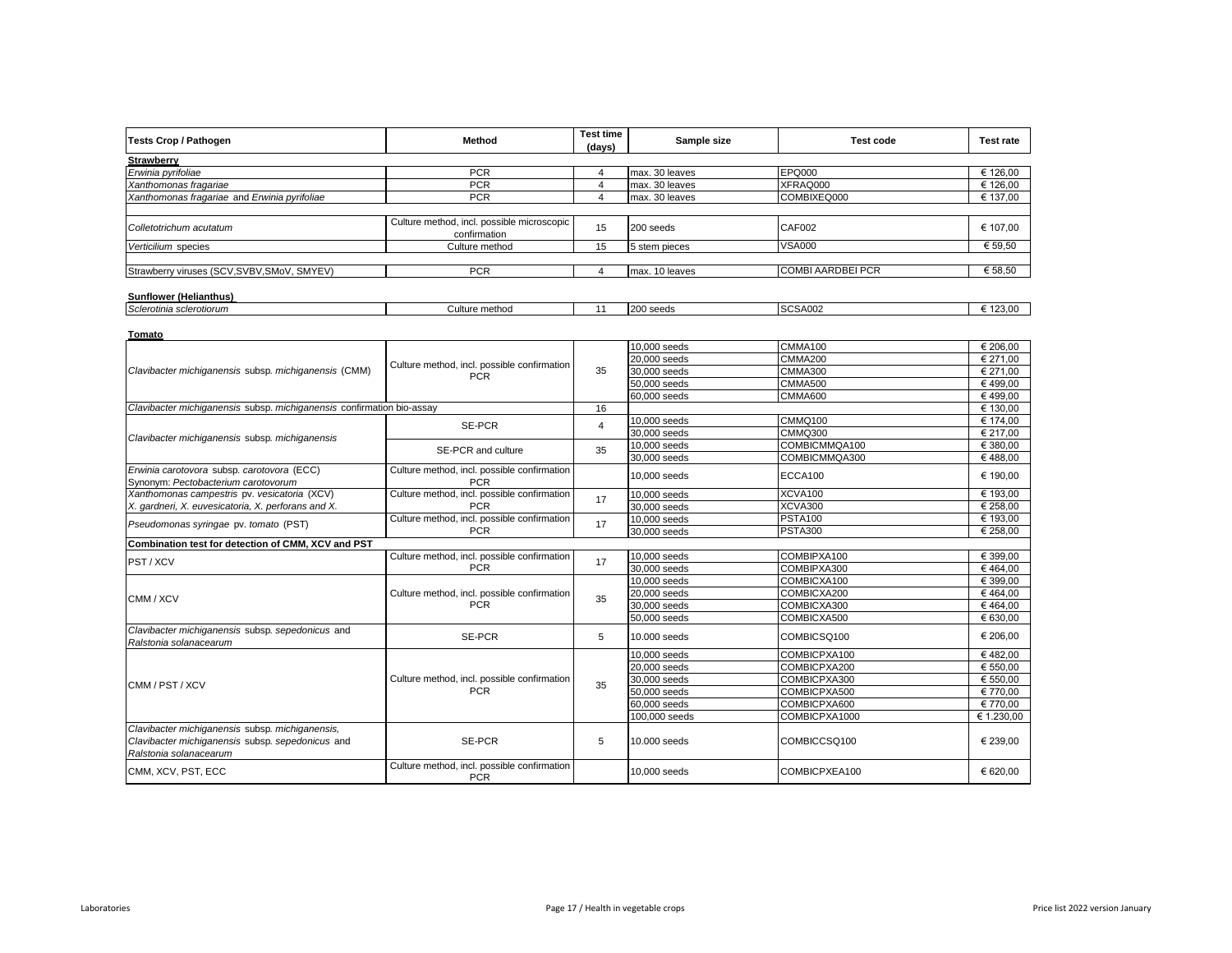| <b>Tests Crop / Pathogen</b>                          | Method                                     | <b>Test time</b><br>(days) | Sample size             | <b>Test code</b>    | <b>Test rate</b> |
|-------------------------------------------------------|--------------------------------------------|----------------------------|-------------------------|---------------------|------------------|
| <b>Tomato continued</b>                               |                                            |                            |                         |                     |                  |
| Alternaria solani                                     | Culture method                             | 12                         | 200 seeds               | <b>ASF002</b>       | € 107.00         |
| Didymella lycopersici                                 | Culture method                             | 11                         | 200 seeds               | <b>DLA002</b>       | € 123,00         |
| Fusarium oxysporum                                    | Culture method, incl. possible microscopic | 22                         | 200 seeds               | <b>FOA002TO</b>     | € 231,00         |
|                                                       | confirmation                               |                            | 400 seeds               | <b>FOA004TO</b>     | € 354,00         |
| Verticilium dahliae                                   | Culture method                             | 14                         | 200 seeds               | <b>VDA002</b>       | € 123,00         |
| Arabis mosaic virus (ArMV)                            | <b>PCR</b>                                 | 4                          | 3,000 seeds             | ARMVQ030            | € 174,00         |
| Pelargonium zonate spot virus (PZSV)                  | <b>ELISA</b>                               | $\overline{4}$             | 3.000 zaden             | PZSVE030            | € 146,00         |
|                                                       |                                            |                            | 300 leaves              | PEPMVE000           | € 54,00          |
| Pepino mosaic virus (PepMV)                           | <b>ELISA</b>                               | $\overline{4}$             | 3,000 seeds             | PEPMVE030           | € 146,00         |
|                                                       |                                            |                            | 4,750 seeds             | PEPMVE048           | € 293,00         |
| Tobacco ringspot virus (TRSV)                         | <b>PCR</b>                                 | $\overline{4}$             | 3,000 seeds             | TRSVQ030            | € 174,00         |
| Tobacco streak virus (TSV)                            | <b>ELISA</b>                               | $\overline{4}$             | 3,000 seeds             | <b>TSVE030</b>      | € 146,00         |
| Tobacco rattle virus (TRV)                            | <b>PCR</b>                                 | $\overline{4}$             | 3,000 seeds             | <b>TRVQ030</b>      | € 174,00         |
|                                                       | <b>ELISA</b>                               | $\overline{4}$             | 3,000 seeds             | <b>COMBITOBAMOE</b> | € 184,00         |
| Tobamovirus (TMV-WU1 and ToMV-DO3)                    | Bio-assay                                  | 11                         | 3,000 seeds             | TOBAMOB030          | € 184.00         |
| Tomato black ring virus (TBRV)                        | <b>PCR</b>                                 | $\overline{4}$             | 3,000 seeds             | TBRVQ030            | € 174,00         |
| Tomato bushy stunt virus (TBSV)                       | <b>ELISA</b>                               | $\overline{4}$             | 3.000 seeds             | TBSVE030            | € 146.00         |
|                                                       |                                            |                            | 3,000 seeds             | TOBRFVQ030          | € 174,00         |
| Tomato brown rugose fruit virus (ToBRFV)              | <b>PCR</b>                                 | $\overline{4}$             | 4,800 seeds             | TOBRFVQ048          | €456,00          |
|                                                       |                                            |                            | 20,000 seeds (50 x 400) | TOBRFVQ200          | € 2.430,00       |
|                                                       |                                            |                            | 3,000 seeds             | TOMMVQ030           | € 174,00         |
|                                                       |                                            |                            | 4,800 seeds             | TOMMVQ048           | €456,00          |
| Tomato mottle mosaic virus (ToMMV)                    | <b>PCR</b>                                 | $\overline{4}$             | $6,000$ seeds           | TOMMVQ060           | € 217,00         |
|                                                       |                                            |                            | 20,000 seeds (50 x 400) | TOMMVQ200           | € 2.430,00       |
| Tomato ringspot virus (ToRSV)                         | <b>PCR</b>                                 | $\overline{4}$             | 3,000 seeds             | TORSVQ030           | € 174,00         |
| Tomato yellow leaf curl virus (TYLCV)                 | <b>PCR</b>                                 | $\overline{4}$             | 3,000 seeds             | TYLCVQ030           | € 174,00         |
|                                                       |                                            |                            |                         |                     |                  |
|                                                       |                                            |                            | 3.000 seeds             | PSTVDQ030           | € 174,00         |
| PSTVd, TCDVd, TPMVd                                   | <b>PCR</b>                                 | $\overline{4}$             | 4,800 seeds (12 x 400)  | PSTVDQ048           | €456,00          |
|                                                       |                                            |                            | 20,000 seeds (50 x 400) | PSTVDQ200           | € 2.430.00       |
|                                                       |                                            |                            | 3,000 seeds             | COMBIPOSPIQ030      | € 239,00         |
| Pospi viroids (CEVd, CLVd, PCFVd, PSTVd, TASVd,       | <b>PCR</b>                                 | $\overline{4}$             | 4,800 seeds (12 x 400)  | COMBIPOSPIQ048      | € 630.00         |
| TCDVd and TPMVd)                                      |                                            |                            | $6,000$ seeds           | COMBIPOSPIQ060      | € 282,00         |
|                                                       |                                            |                            | 20,000 seeds (50 x 400) | COMBIPOSPIQ200      | € 2.780,00       |
|                                                       |                                            |                            |                         |                     |                  |
| <b>Combination tests:</b><br>TMV-WU1, ToMV-D03, PepMV | <b>ELISA</b>                               | $\overline{4}$             | $3,000$ seeds           | COMBIPTTE030        | € 222,00         |
| Combi ToBRFV en TYLCV                                 | <b>PCR</b>                                 | $\overline{4}$             | 3,000 seeds             | COMBITOTYQ030       | € 206,00         |
| Combi TYLCV en ToMMV                                  | <b>PCR</b>                                 | $\overline{4}$             | 3,000 seeds             | COMBITYTOMQ030      | € 206,00         |
|                                                       |                                            |                            | 3,000 seeds             | COMBIPTOMQ030       | € 271,00         |
| Pospiviroids and ToMMV                                | <b>PCR</b>                                 | $\overline{4}$             | 20,000 seeds            | COMBIPTOMQ200       | € 2.950,00       |
|                                                       |                                            |                            | 3,000 seeds             | COMBITTQ030         | € 206,00         |
| ToBRFV and ToMMV                                      | <b>PCR</b>                                 | $\overline{4}$             | 20,000 seeds            | COMBITTQ200         | € 2.600,00       |
|                                                       |                                            |                            | 3,000 seeds             | COMBIPTQ030         | € 271,00         |
| Pospiviroïden and ToBRFV                              | <b>PCR</b>                                 | $\overline{4}$             | 4,800 seeds             | COMBIPTQ048         | € 720,00         |
|                                                       |                                            |                            | 20,000 seeds (50x 400)  | COMBIPTQ200         | € 2.950,00       |
| PSTVd and ToBRFV                                      | <b>PCR</b>                                 | 4                          | $3,000$ seeds           | COMBIPSTOQ030       | € 206.00         |
|                                                       |                                            |                            | 3,000 seeds             | COMBIPTTQ030        | € 304,00         |
| ToMMV, ToBRFV and Pospiviroids                        | <b>PCR</b>                                 | 4                          | 4.800 seeds             | COMBIPTTQ048        | €770.00          |
|                                                       |                                            |                            | 20,000 seeds (50 x 400) | COMBIPTTQ200        | € 3.120,00       |
| ToBRFV, ToMMV, TYLCV and Pospiviroids                 | <b>PCR</b>                                 | $\overline{4}$             | 3,000 seeds             | COMBITTTPQ030       | € 336,00         |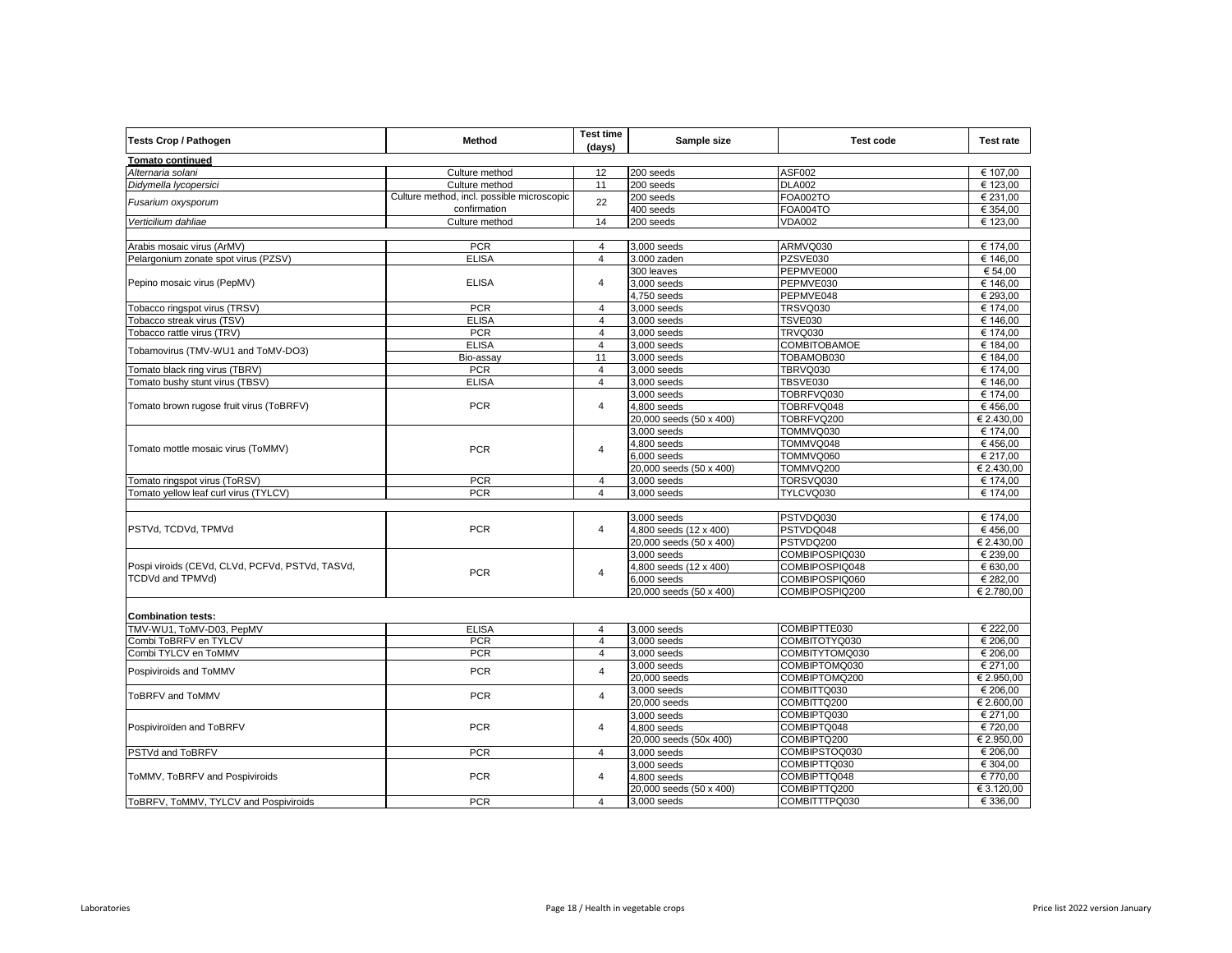| Other                                                                                                                          |          |
|--------------------------------------------------------------------------------------------------------------------------------|----------|
| Fee per hour for extra<br>a research<br>` (if needea,                                                                          | 130.U    |
| Urgency fee                                                                                                                    | 70.00    |
| <b>Civ Authority (NPPC)</b><br><b>Spacia</b><br>া tests by Netherlands Food and Consumer<br>r Product Safetv<br><b>Special</b> | 5 Z 10.U |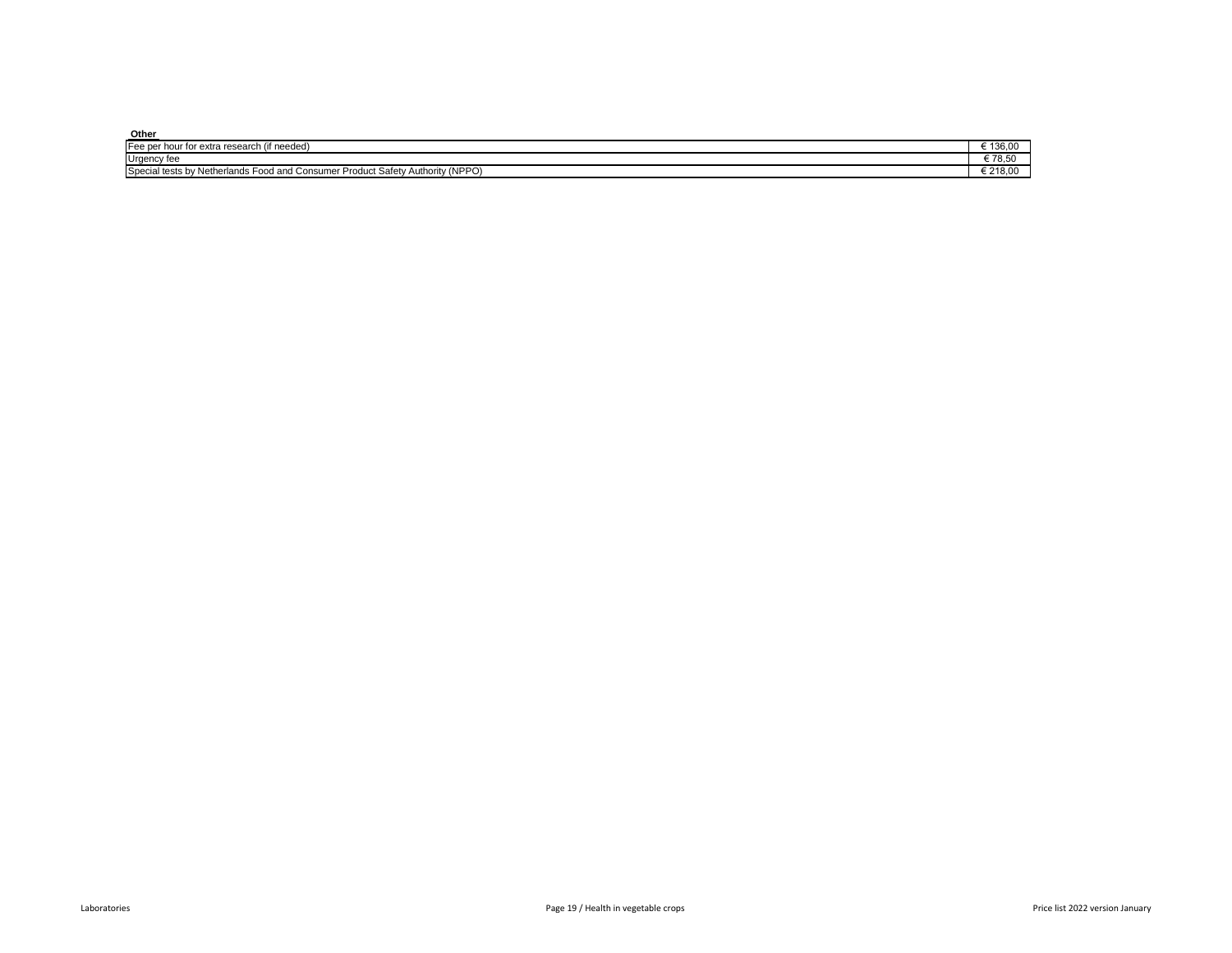# **Seed Quality Analysis**

The Seed Analysis Laboratory carries out various tests to assess the quality of seed of flowers, trees, vegetables and herbs. Tests for germination, purity and moisture content or for tetrazolium and weeds are carried out under ISTA accreditation. In addition, the more practice-related Usable Plants Test can be performed. This can be applied to crops such as tomato, sweet pepper, cucumber-like crops, lettuce and cabbage.

# **Lead time**

The lead times are not stated here, because they are crop-dependent. The waiting time until the start of the test is a maximum of 3 weeks. However, in exceptional cases (eg very high demand for tests) this can be deviated from.

# **Test fees Germ**

| ination test                   | Sample size | <b>Test code</b> | <b>Test rate</b> |
|--------------------------------|-------------|------------------|------------------|
| ISTA certificate <sup>11</sup> | 400 seeds   | <b>KK004</b>     | € 65.00          |
|                                | 400 seeds   | <b>KK004</b>     | € 65.00          |
| Naktuinbouw certificate        | 300 seeds   | <b>KK003</b>     | € 56.50          |
|                                | 200 seeds   | <b>KK002</b>     | €49.60           |
|                                | 100 seeds   | <b>KK001</b>     | €42.90           |

| Germination on weight                                                        | Sample<br>. size | Test code                     | Test rate |
|------------------------------------------------------------------------------|------------------|-------------------------------|-----------|
| $\cdots$<br>lis1<br>Naktuinbouw<br><sup>*</sup> certificate<br>∖ certificate | gram<br>Betula   | $- - -$<br>KK/GF <sup>V</sup> | 119.00    |

| <b>Usable Plant test</b> |                         | Sample size | <b>Test code</b> | <b>Test rate</b> |
|--------------------------|-------------------------|-------------|------------------|------------------|
|                          |                         | 400 seeds   | TBP004           | € 119.00         |
|                          | Naktuinbouw certificate | 300 seeds   | <b>TBP003</b>    | € 111.00         |
|                          |                         | 200 seeds   | <b>TBP002</b>    | € 104.00         |
|                          |                         | 100 seeds   | <b>TBP001</b>    | €96.50           |

| Tetrazolium test (excluding tree and palm seeds) | Sample size | Test code     | Test rate |
|--------------------------------------------------|-------------|---------------|-----------|
| ISTA certificate <sup>1</sup>                    | 400 seeds   | <b>TET004</b> | € 257.00  |
|                                                  | 400 seeds   | TET004        | € 257.00  |
| Naktuinbouw certificate                          | 200 seeds   | <b>TET002</b> | € 211.00  |
|                                                  | 100 seeds   | <b>TET001</b> | € 121.00  |

| Tetrazolium test<br>t (tree and palm seeds)     | size<br>Sample                                           | -<br>Test code | rate<br>Гле<br>.               |
|-------------------------------------------------|----------------------------------------------------------|----------------|--------------------------------|
| $-0.000$<br>certificate ،<br>$\sqrt{ }$<br>. טו | $\Lambda$ $\Lambda$ $\Gamma$<br>, cooyc<br>.<br>, seeus, | TFTB004        | 00،<br>$\sqrt{2}$<br>14<br>. . |

| lium test (tree and palm seeds)             | Sample size | <b>Test code</b> | Test rate |
|---------------------------------------------|-------------|------------------|-----------|
| $\blacksquare$ ISTA certificate $\smash{1}$ | 400 seeds   | TETB004          | €434.00   |
|                                             | 400 seeds   | TETB004          | €434.00   |
| Naktuinbouw certificate                     | 200 seeds   | TETB002          | € 384.00  |
|                                             | 100 seeds   | TETB001          | € 227.00  |

| Vigour tests (Naktuinbouw certificate)                        | Sample size | Test code            | <b>Test rate</b> |
|---------------------------------------------------------------|-------------|----------------------|------------------|
|                                                               | 400 seeds   | <b>VIG004</b>        | € 65.00          |
| Cold test (maize)                                             | 300 seeds   | <b>VIG003</b>        | € 56.50          |
|                                                               | 200 seeds   | <b>VIG002</b>        | €49.60           |
| Conductancy test beans or peas (excl. moisture determination) | 200 seeds   | <b>VIG EC 002</b>    | € 25.10          |
|                                                               | 400 seeds   | KK004                | € 65.00          |
| Root resignation (beetroot and corn)                          | 300 seeds   | <b>VIG WU 003</b>    | € 56.50          |
|                                                               | 200 seeds   | <b>VIG WU 002 SB</b> | €49.60           |
| Root length determination (spinach)                           | 200 seeds   | VIG W/H RATIO 002    | € 63.50          |
| <b>Accelerated Aging Test</b>                                 |             |                      | upon request     |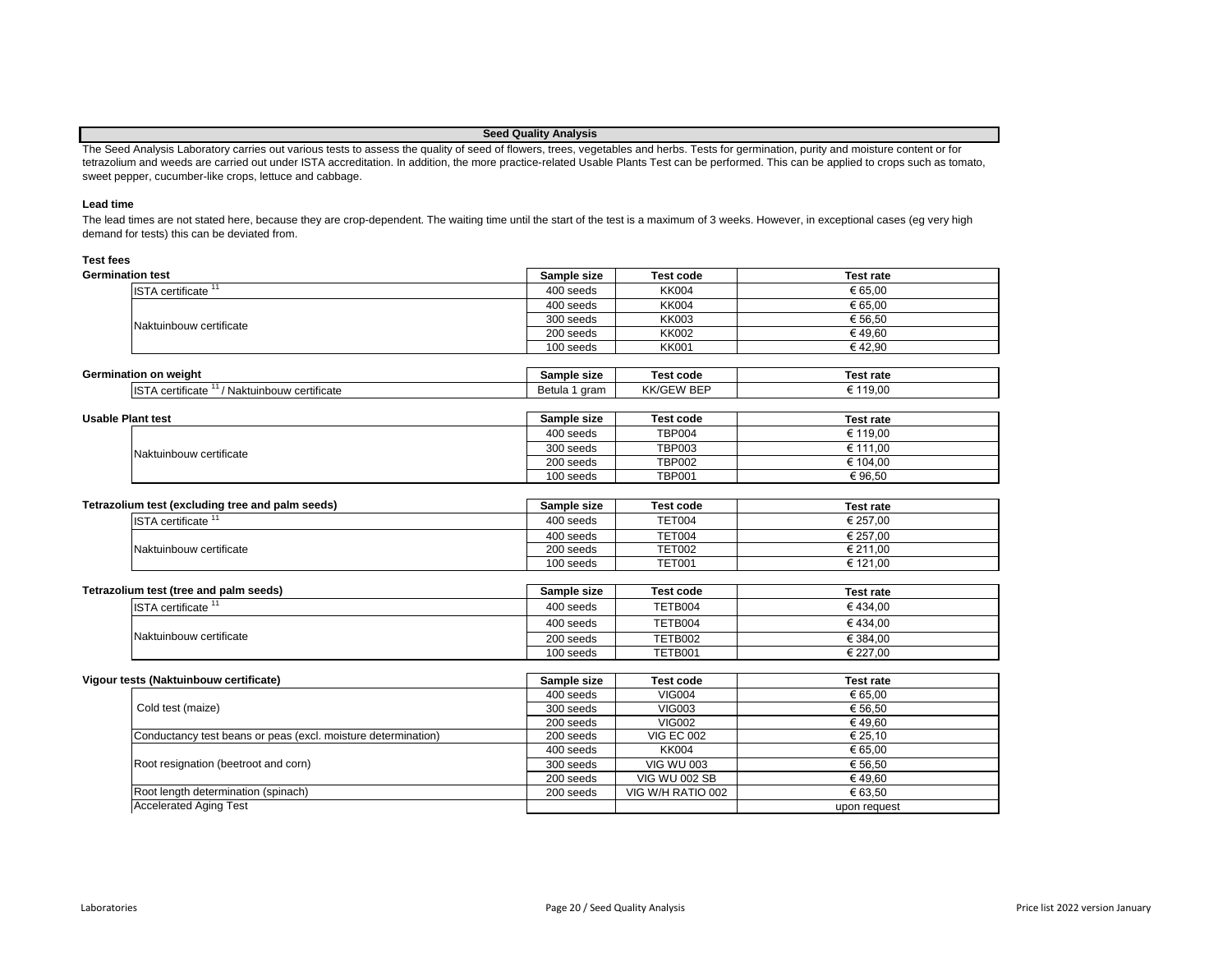| <b>Thousand seed weight</b> (This determination is performed on pure seed) | Sample size | <b>Test code</b> | <b>Test rate</b> |
|----------------------------------------------------------------------------|-------------|------------------|------------------|
| ISTA certificate <sup>11</sup>                                             | 800 seeds   | <b>DKG 008</b>   | € 28.70          |
|                                                                            | 800 seeds   | <b>DKG 008</b>   | € 28.70          |
| Naktuinbouw certificate                                                    | 400 seeds   | <b>DKG 004</b>   | € 20.40          |
|                                                                            | 300 seeds   | <b>DKG 003</b>   | € 17.50          |
|                                                                            | 200 seeds   | <b>DKG 002</b>   | € 14.50          |
|                                                                            |             |                  |                  |

| <b>Moisture determination</b>                | Sample size                         | Test code | Test rate |
|----------------------------------------------|-------------------------------------|-----------|-----------|
| $\cdots$<br><b>IST</b><br>A certificate<br>. | $\alpha$<br>gram<br>.5U<br>ιυυ<br>v | VOC       | € 25.90   |
| . .<br>Naktuinbouw certificate               | $\sim$<br>aram<br>20 I              | VOC       | € 25,90   |

| Purity test (ISTA-certificate 11 / Naktuinbouw-certificate)                        | Sample size   | <b>Test code</b> | Test rate    |
|------------------------------------------------------------------------------------|---------------|------------------|--------------|
| Pulses                                                                             | $2.500$ seeds | ZB               | € 51.50      |
| <b>Other</b>                                                                       | $2.500$ seeds | ZB               | € 51.50      |
| (Purtity test and determination of other seeds export Australia (combination test) | 25,000 seeds  | OB ZB AUSTRALIË  | € 223.00     |
| Determining the presence of other seeds                                            | 25,000 seeds  | OB 250 OROB      | € 187.00     |
| Seed determination                                                                 |               |                  | upon request |
| Determining the presence of broken, discoloured etc. seeds ('piksel')              |               | PB               | € 29.90      |

| Various (Naktuinbouw certificate)                | Sample size    | Test code     | <b>Test rate</b> |
|--------------------------------------------------|----------------|---------------|------------------|
| Determining the kind of starch for pea           | 5 seeds        | ZΒ            | € 51.50          |
| Determining dry matter of onion/carrot           | 10 bulbs/roots | <b>DSB</b>    | € 28.70          |
| Determining 'single seeds rate' of beet seeds    | 400 seeds      | <b>MON</b>    | € 53.50          |
| Determining ploidy level                         | 20 seeds       | <b>PLO</b>    | €44.10           |
| <b>Fractioning test</b>                          | 25,000 seeds   |               | upon request     |
| Determining the presence of Rhizomanie           | 500 gram seeds | RHI           | € 29.40          |
| Determining the presence of Sclerotinia          | 25,000 seeds   | <b>SCL250</b> | € 56.50          |
| Determining the presence of beetles in seed lots |                | <b>KEV</b>    | € 29.90          |

|                                             | Rate     |
|---------------------------------------------|----------|
| Disinfection of seeds before testing        | € 20,60  |
| Surcharge priority treatment                | € 78,50  |
| Creation of an ISTA certificate             | € 11.20  |
| Alteration on an ISTA certificate           | € 35,00  |
| Alteration on a Naktuinbouw certificate     | €4.60    |
| Fee per hour for extra research (if needed) | € 136.00 |

<sup>11</sup> For ISTA certificates costs for sampling and certificates are charged separately.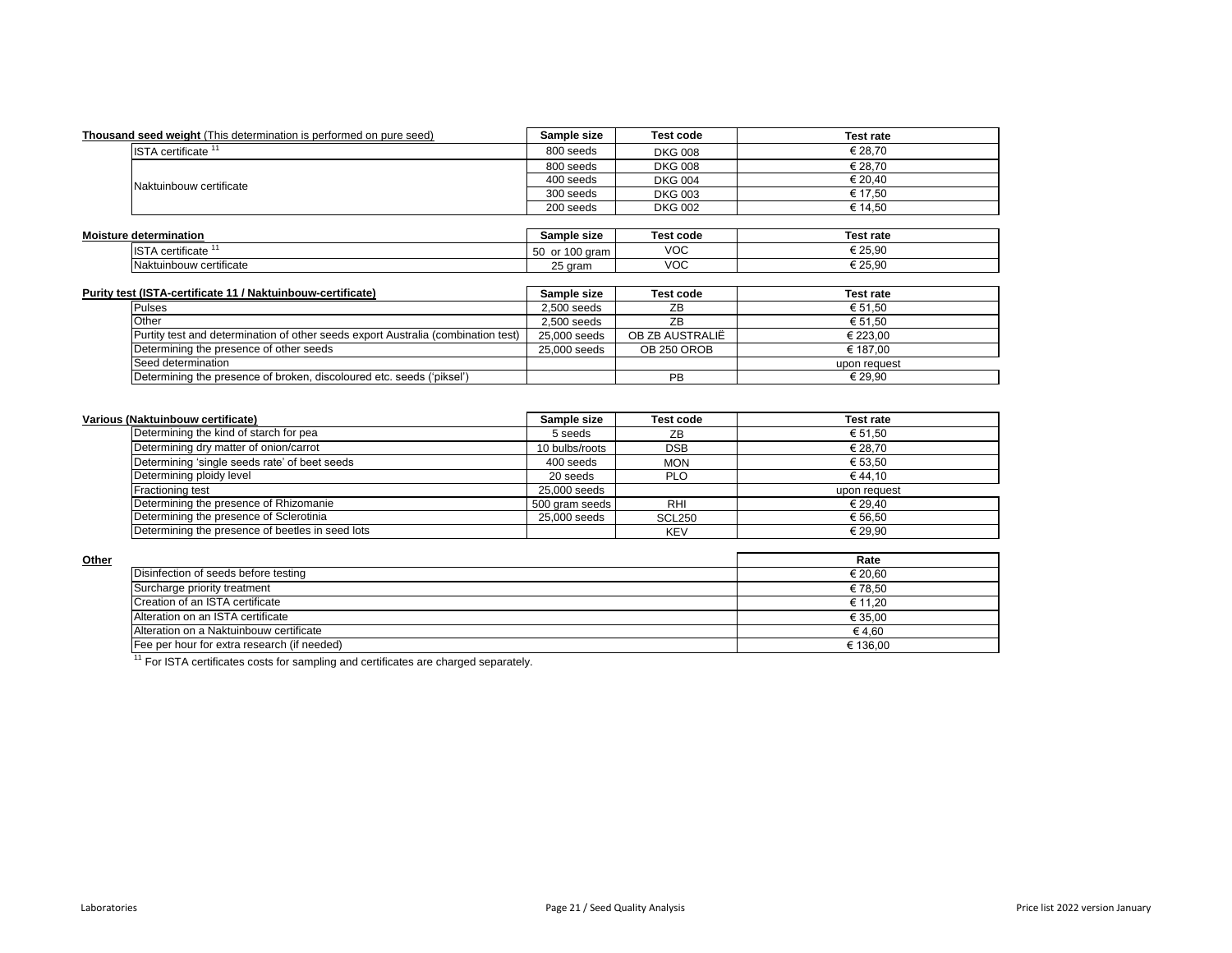#### **Variety Identification**

#### **Identity testing**

Naktuinbouw has laboratory techniques to determine the identity of your material. This may be important and useful where material has been mixed, mistakenly replaced, origin tracing (pathogens), when the matter is urgent and/or when morphological research is not possible.

Identity testing is carried out by using DNA fingerprint techniques. A typical research project includes sampling, DNA isolation, fingerprinting, analysis, determination of the genetic relations, statistical analysis and reporting.

It is important for identity testing that the commissioning party provides the samples as well as adequate reference samples. If samples need to be compared to a Naktuinbouw database with varieties from a third party, Naktuinbouw has to and will ask for permission from said parties before a report can be issued.

For the crops; Strawberry, Phalaenopsis, Apple, Potato and Rose Naktuinbouw features a SSR-Database. For these varieties it is possible to do an identification project per sample.

| <b>Rates for SSR identification</b>                             | Per sample |
|-----------------------------------------------------------------|------------|
| For 1 - 4 Samples                                               | € 287.00   |
| For 5 - 8 Samples                                               | € 264.00   |
| For 9 - 16 Samples                                              | € 238.00   |
| For more samples, we would gladly provide you with a quotation. |            |

#### **Fee for standard AFLP projects**

Sample selection for AFLP projects are the responsibility of the commissioning party. If Naktuinbouw feels that the selection of reference varieties and/or the number of primer combinations are inadequate, no report will be issued until further testing. Unless the commissioning party is requesting a specific set of primer combinations for testing and analyses, it is up to Naktuinbouw to choose the primer combinations which will be tested.

For 1-16 samples with 4 primer combinations  $\epsilon$  2.890 For other amounts of samples (17-32 or 33-64) and/or other amounts of primer combinations, we would gladly provide you with a quotation.

#### **Variety Tracer**

Naktuinbouw developed a concept to help with settling the allegations of infringement of plant breeders' rights and patents: Naktuinbouw Variety Tracer®. It can provide evidence in cases of alleged infringement of plant breeders' rights, it allows to determine the identity of varieties and it can confirm suspicion of repeated cropping. Naktuinbouw Variety Tracer combines knowledge, independence and the possibility of morphological research with the possibilities of DNA fingerprint techniques. It is the combination of – and synergy between – these elements that guarantees extremely sound analyses and provides important evidence for possible court cases.

Please contact us for more information and a quotation.

## **Molecular identification of Cmm / Xcc isolates.**

The molecular analysis of isolates of plant pathogenic bacteria will give insight in the genetic similarity. This will be done by comparing the DNA profiles from the supplied samples amongst each other and to profiles stored in the database. The results of the analysis can give insight into the relationship between the occurrences of different isolates. The analysis will be performed on a single colony culture. These can be supplied by you, accompanied with a laboratory submission form. A combination with a diagnostic test is also possible if bacteria are found in symptomatic material. A single colony culture will be made on which the molecular analysis and comparison will be performed. The results will be provided in a report including a dendrogram.

#### **Standard rate per isolate:** € 315,00

Up to a minimum of 32 samples will be collected before the analysis will be started. If there are less than 32 samples the analysis will start within 3 months. Completion of the analysis and report may take up to 3 weeks.

# **Urgency rate**: € 2.080,00 (excluding the fee per isolate of € 301,00)

The analysis will commence directly upon receiving the samples. Completion of the analysis and report may take up to 3 weeks. For other organisms we would gladly provide you with a quotation.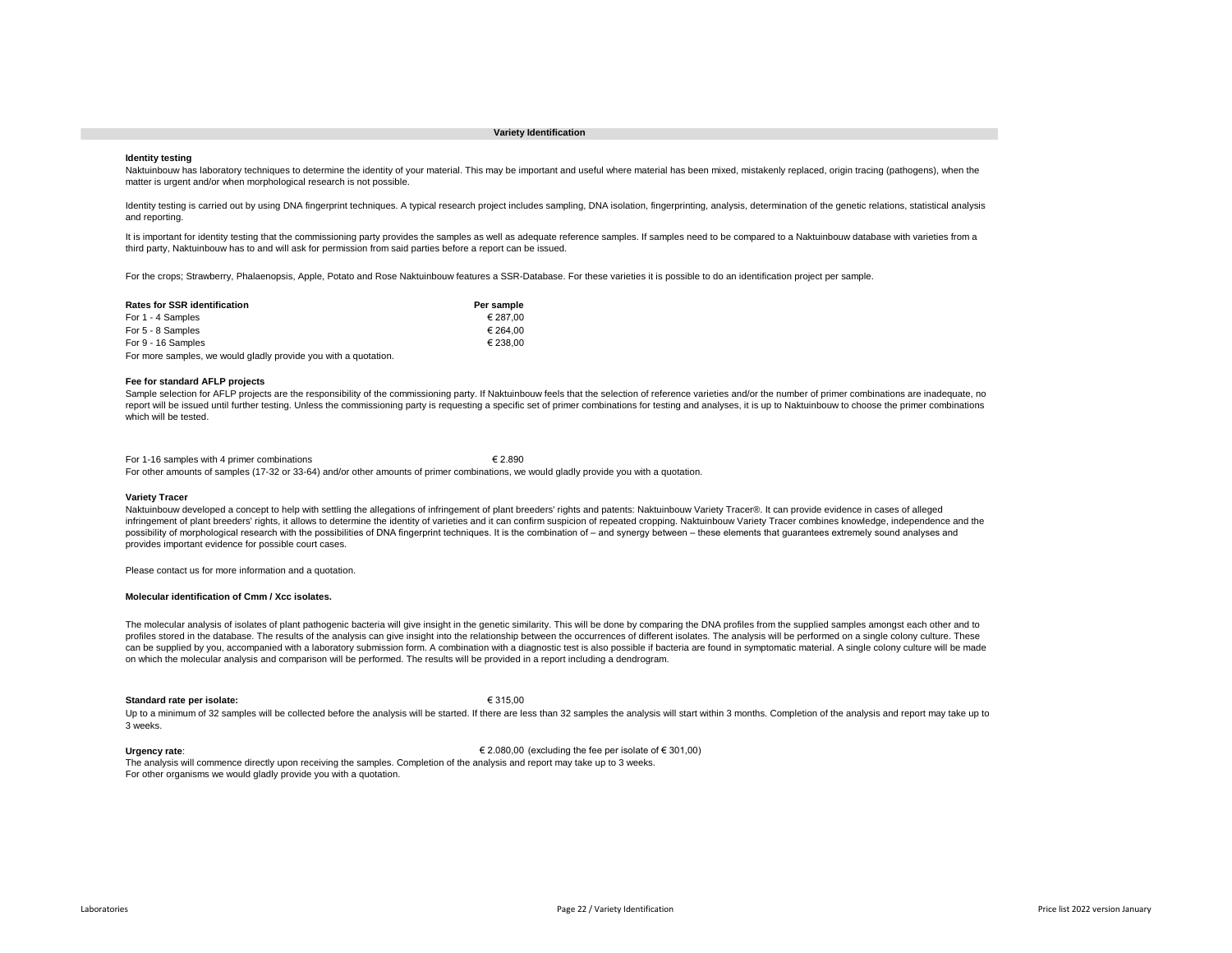# **Arboriculture Crops and Fruits**

# **Bio assays and making crops free from viruses**

Arboricultural crops (including apples, pears, small fruit, strawberries and roses) are made free from viruses by means of various treatments, including heat treatment, at the Naktuinbouw Test Centre in Horst. The tops of treated plants are grafted onto virus-free rootstock or propagated from cuttings. Subsequent laboratory analyses, liquid inoculations using test plants and grafting onto woody indicators is applied to confirm the virus-free status of the grafted tops.

## **Composition of the test fee**

The basic fee for every assignment is  $\epsilon$  54,00 Naktuinbouw charges a base fee for handling costs in addition to the test rate as indicated below.

# **Testing fees**

| Tests:                                                                               | Sample size     | Rate     |
|--------------------------------------------------------------------------------------|-----------------|----------|
| Virus test on two herbaceous host, both in duplicate                                 | min. 2 g. leafs | € 215,00 |
| Each following test plant, per single plant                                          | min. 2 g. leafs | € 47.60  |
| Virus test on two herbaceous host Saponaria, both in duplicate                       | min. 2 g. leafs | € 150,00 |
| Virus test on Rubus occidentalis (maintenance prebasic)                              |                 | € 227,00 |
| Virus test on Rubus occidentalis (candidate plants)                                  |                 | € 358,00 |
| Virus test on Rubus Baumforth Seedling (candidate plants)                            |                 | € 358,00 |
| Virus test on Rubus Norfolk Giant (candidate plants)                                 |                 | € 358,00 |
| Combination Apple viruses PCR test (ApMV - ACLSV - ASGV - ASPV)                      |                 | € 58,50  |
| Virus test on woody indicator plants (in the greenhouse per indicator, per specimen) |                 | € 358,00 |
| Virus test on woody indicator plants (in the field per indicator, per specimen)      |                 | € 157,00 |
| Virus test of strawberry by leaf grafting on Fragaria UC5 (maintenance prebasic)     |                 | € 112,00 |
| Virus test of strawberry by leaf grafting on Fragaria UC5 (candidate plants)         |                 | € 215,00 |
| Virus test of strawberry by leaf grafting on Fragaria UC12 (candidate plants)        |                 | € 215,00 |
| Combination of strawberry viruses PCR test (SCV - SVBV - SMoV - SMYEV)               |                 | € 58,50  |

## **Rendering free of viruses; Making woody plants virus-free (per variety)**

| (Including testing program, heat treatement if necessary, excluding identity determination) | Rate per year |
|---------------------------------------------------------------------------------------------|---------------|
| Strawberry                                                                                  | € 4.030,00    |
|                                                                                             |               |
| <b>Soft fruits</b> (maximum 2 year)                                                         |               |
| <b>Ribes</b>                                                                                | € 3.360,00    |
| <b>Rubus</b>                                                                                | € 3.360,00    |
| Vaccinium                                                                                   | € 2.288,00    |
|                                                                                             |               |
| Malus, Pyrus (maximum 5 years)                                                              |               |
| year 1 (pre-testing, heat treatment)                                                        | € 2.900,00    |
| year 2 (testing treated material)                                                           | € 5.150,00    |
| year 3 up to year 5 (maintaining treated material; fee per year)                            | € 700,00      |